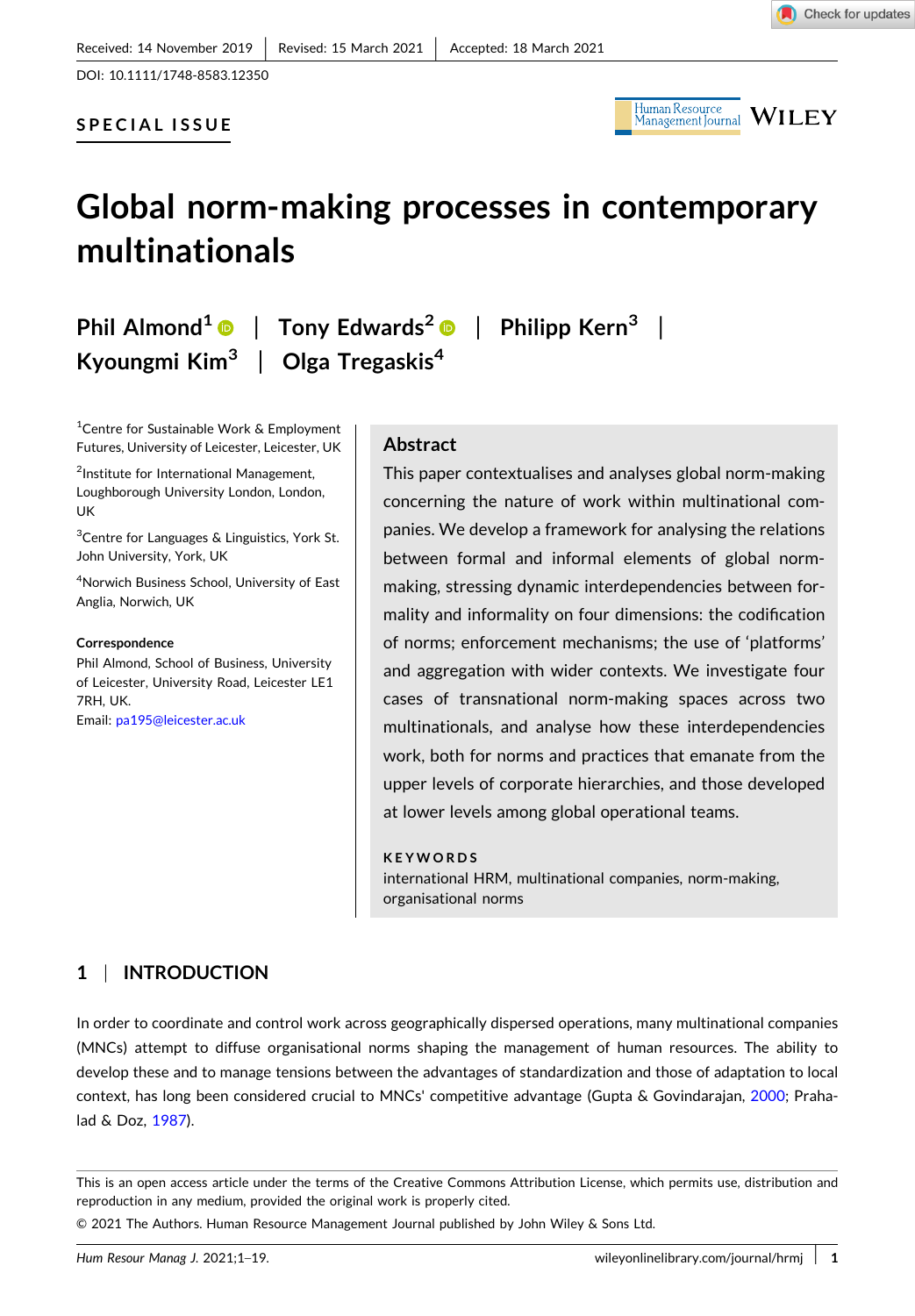#### **Practitioner Notes**

#### **What is currently known?**

- � Multinationals transfer norms internationally
- � Norms include formal HR policies, but also less formal guidelines and frameworks
- � Transfer is affected by institutional context and organisational politics

#### **What this paper adds?**

- A new conceptual approach to understanding norm-making in globalising multinationals
- � Four cases used to support this perspective
- � Norm‐making always combines formal and informal elements

### **The implications for practitioners**

- � International norm‐making requires an appreciation of informal processes
- � In contemporary multinationals, many organisational members are involved in global norm‐making
- Those in global teams should receive staff development on issues involved in global norm-making

A large volume of international human resource management (IHRM) research has focussed on policy transfer in MNCs. This has made considerable progress in understanding the globalization of human resources (HR), contextualizing the cross‐national transfer of practices and control mechanisms (e.g., Belizón et al., [2013](#page-14-0); Björkman & Lervik, [2007](#page-14-0); Farndale et al., [2017](#page-15-0)). The focus of this literature is generally on the *national subsidiary*. For instance, O'Creevy et al. [\(2008\)](#page-15-0) examined the extent of control exercised by United States (US) MNCs over foreign operations, contrasting cases where control was set at the 'international headquarters' with those where it was set 'within the host country'. This focus on national subsidiaries often stems from theoretical assumptions underpinning the 'institutional duality' (Kostova & Roth, [2002](#page-15-0)) facing subsidiary units. This has sometimes blinded researchers to the range of cross-border structures and forms of interaction that characterize MNCs (Boussebaa, [2015;](#page-15-0) Edwards et al., [2013\)](#page-15-0), and the fact that many firms operate in international network structures (Dicken, [2015,](#page-15-0) pp. 130–132), in which the national subsidiary may lose its primacy as a channel for norm and practice diffusion. Equally, in many MNCs, real-time international collaboration has become a routine fact of working life (Boussebaa & Faulcon-bridge, [2018](#page-15-0)). With an increasingly wide pool of staff having significant international interactions, the international integration of work involves a much broader range of actors than either headquarters (HQ) managers with an international remit, or senior subsidiary managers charged with implementing international policies.

Equally, previous studies are generally focussed on *formal* policies. For example, Pudelko and Harzing [\(2007\)](#page-15-0) examined perceptions of HR directors concerning practices in subsidiaries of US, Japanese and German MNCs, testing the extent to which human resource management (HRM) practices in subsidiaries were characterized by country‐of‐ origin effects reflecting home country institutions, localization effects reflecting host institutions, or dominance effects emanating from perceptions of best practice. This focus on the existence/absence of formal policies, neglecting informal elements of practice, is typical of the IHRM literature. A major theme of organizational studies research, in contrast, stresses 'micro-political' elements of how MNCs operate (Boussebaa, [2015;](#page-15-0) Geppert & Dörrenbächer, [2011](#page-15-0)). These researchers see contestation and power as crucial to how practices are transferred, and examine informal ways in which local actors develop sources of power to contest control from higher levels of management. Here, the MNC is seen as a 'contested terrain' (Edwards & Bélanger, [2009\)](#page-15-0), full of actors with at least some capacity to create, change or negotiate the nature and application of policies. This tradition shows substantial degrees of informality in how formal policies are translated into organizational practices. While powerful actors, such as senior global managers, have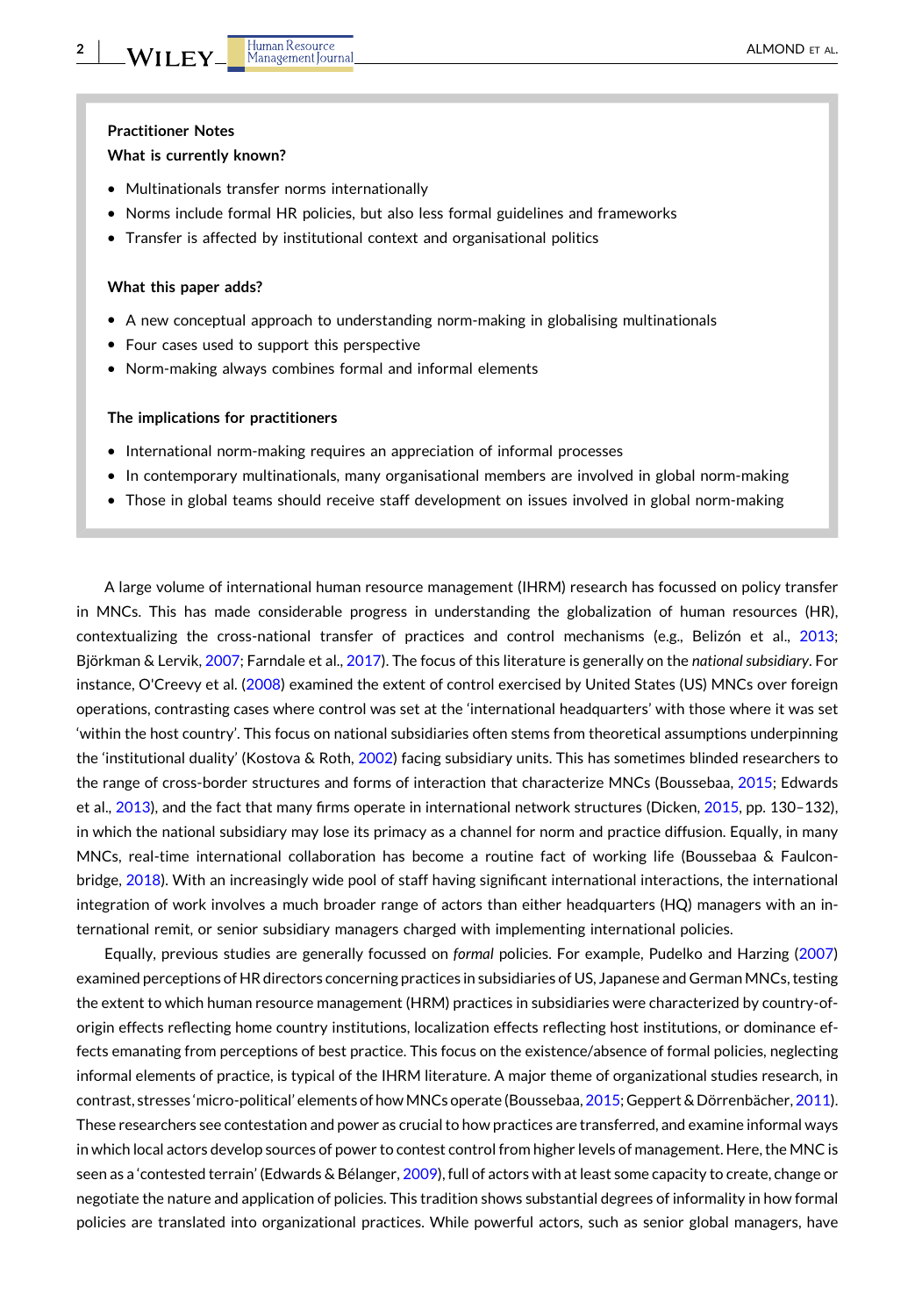This paper aims to develop analysis of how formality and informality interact in the creation, diffusion and implementation of organizational norms that are intended to have international application. By norms, we refer to 'shared ideas and standards of appropriate behaviour' (Finnemore & Sikkink, [1998](#page-15-0), p. 191), which have some degree of governing force concerning the nature of work. To advance our understanding of the puzzle of how formality and informality interact, we identify and analyse key conceptual elements of norm‐making processes. This allows us to assess a range of organizational contexts within which global norm‐making takes place, accommodating both HQ‐ subsidiary transfer and norms that travel largely outside this structure—notably through integrated business units and work groups. Our research question is: *how do formality and informality combine during the creation, diffusion and* implementation of global norms to create a range of types of norm-making processes affecting work in MNCs?

We deploy our framework by exploring four cases of global norm-making drawn from two large European business services firms, based on in‐depth, qualitative research. This allows us to contextualise how norm‐making processes may be affected by corporate contexts—in particular the difference between federal and more hierarchically-driven patterns of control. It also allows us to show how norm-making occurs in different 'transnational spaces' within MNCs, and to analyse the involvement of a wide range of types of actors in processes of norm creation, dissemination and implementation.

# **2** <sup>|</sup> **GLOBAL NORM‐MAKING IN CONTEXT: AN ANALYTICAL FRAMEWORK**

The processes by which ideas about, or potential standards of, contextually appropriate behaviour become norms are strongly shaped by organizational and societal contexts. Turning an idea into a norm involves the exercise of legitimate authority; the organizational studies literature emphasizes that interests are both advanced and challenged by new norms, and compliance with them cannot simply be assumed. The ways in which those driving new norms seek to ensure that they are implemented is therefore likely to vary according to the context of organi-zational power and authority structures (Ferner & Edwards, [1995](#page-15-0)). Corporate-level managers in loosely coupled 'federal' MNCs are unlikely to be able to rely on managerial power to diffuse norms in the same way as those in more hierarchically‐structured firms, for example.

There is also variation among MNCs in the extent to which a geographical segmentation of work is occurring (Dicken, [2015](#page-15-0)); where this is strong, work groups are increasingly spread across multiple locations worldwide (Hinds et al., [2014\)](#page-15-0). If norms governing a range of issues—a fair distribution of work, how performance is managed, etc.—can emerge from within such groups, then we must allow for global norm‐making to be driven by relatively low power actors well outside the scope of international management cadres, such as the leaders of international operational teams.

Norms also depend on societal contexts; new norms always have to mesh with those in the wider societies in which the operations of MNCs are based, something that is, a starting point for much of the literature concerning 'institutional duality'. Norms must either cohere with an existing web of norms in the organisational and societal contexts in question, or the actors instigating them must be able to manipulate this context to allow norms to be implemented (Muzio & Faulconbridge, [2013](#page-15-0)).

#### **2.1** <sup>|</sup> **Four dimensions of norm‐making**

The organizational and societal contexts within which norm-making occurs in MNCs are inherently multiple and complex. It would often be extremely difficult for norm‐makers to fully anticipate the variety of formal and informal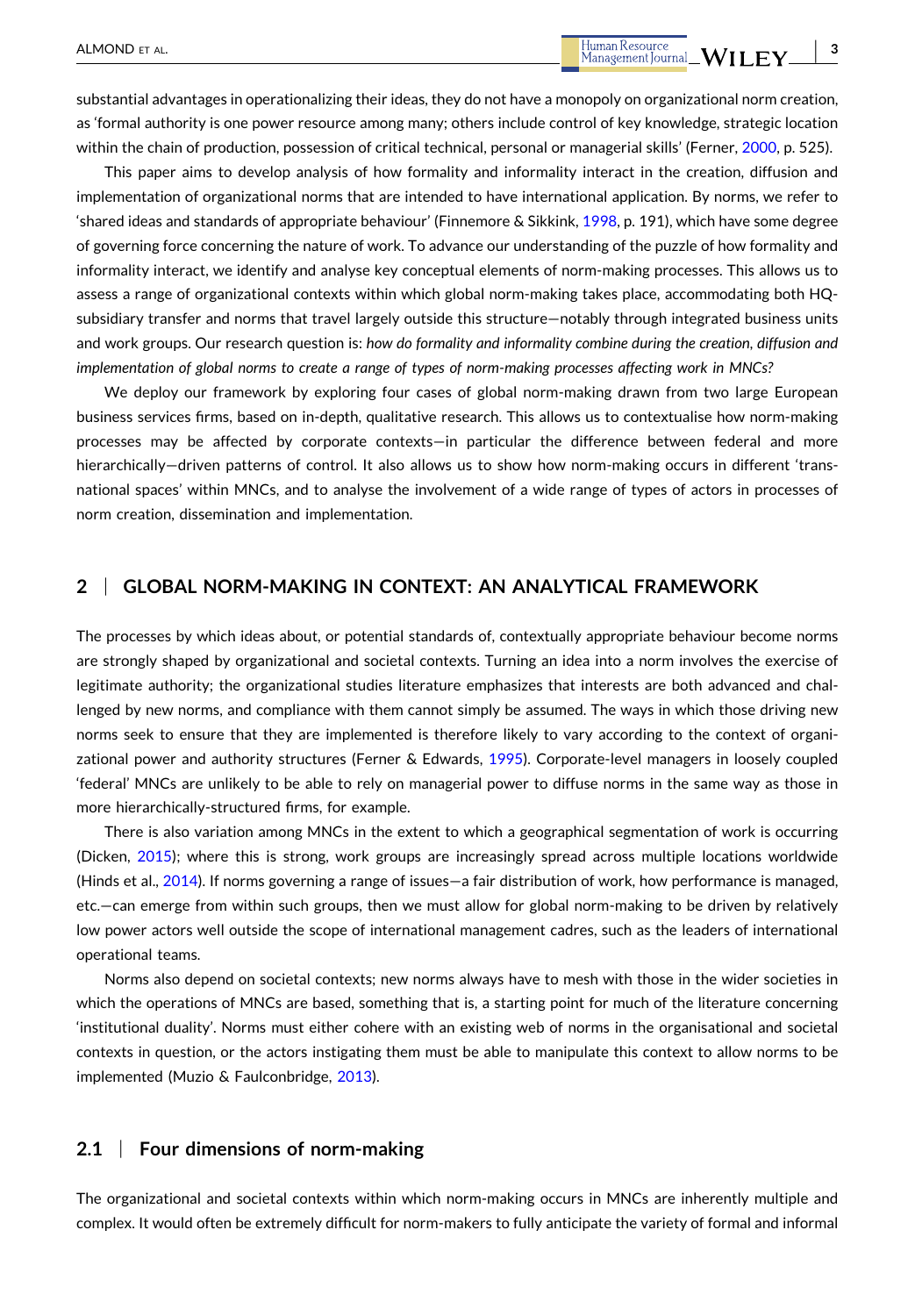social processes that may occur as norms are created, diffused and implemented, as actors work out what a norm is, what its implications are, and how it relates to other organizational and/or societal norms.

To analyse these processes, we focus on four necessary dimensions of norm‐making processes, each of which may, in principle, be more or less formalized in nature. In developing these, we draw on conceptualizations of international norm‐making from within the international relations literature (Finnemore & Sikkink, [1998;](#page-15-0) Therborn, [2002\)](#page-15-0), with adaptations to contexts of norms governing work within contemporary MNCs.

Our first dimension is *codification*. Ideas and standards about appropriate behaviour are sometimes expressed in the form of codified rules prescribing specific behaviours. However, norms also exist in the less formal nature of statements, guidelines or enunciated ideas which do not have explicit regulatory ambition, but shape behaviour by providing frames of reference for action (Therborn, [2002,](#page-15-0) p. 864).

In organizational contexts, international safety-critical norms, for example, in the aviation industry, are often identified as instances where norms are highly codified (Andrén et al., [2010\)](#page-14-0). Rules and standard protocols are deliberately created to provide formality in how and what information may be exchanged, and adherence to these rules creates certainty and familiarity among actors who may span regulatory jurisdictions (Kontogiannis & Malakis, [2012\)](#page-15-0). But the international management literature has long reflected the fact that international codification is difficult. Edstrom and Galbraith ([1977](#page-15-0)) argued that the formal codifications of MNCs' bureaucratic control systems often needed to be complemented by social control—a requirement that underpinned the use of expatriate managers. Codification is even more difficult where norms are developed by less powerful actors, especially where these collide with senior managers' interests. For example, Edwards et al. [\(2005\)](#page-15-0) show the difficulties faced by UK managers in this respect when attempting to diffuse norms internationally within US MNCs.

While MNCs may attempt to use highly codified norms to manage international workforces–for example, by precisely specifying what needs to be done to achieve a performance target—this is not always the case. Some norms may be intentionally vague in their codification, in order to maintain flexibility of interpretation. For example, corporate values statements are clearly intended to normalize particular types of behaviours, but often provide a broad framework within which organizational members seek to illustrate how their behaviours cohere with norms, rather than providing precise prescriptions.

Second, given the contested nature of both global norm-making (Therborn, [2002\)](#page-15-0) and of the employment relationship (Edwards & Bélanger, [2009\)](#page-15-0) a norm typically requires some form of *enforcement mechanism*. This may be formal—employees will be dismissed for specific unacceptable behaviours—or informal—a workgroup norm is followed to avoid social disapproval from colleagues.

Enforcement becomes easier if those subject to a norm become convinced of its value. For Kostova and Roth [\(2002\)](#page-15-0), processes of ''internalization'' are important in explaining the persistence and stability of attempts at international transfer. However, as they also reflect, it is often difficult to persuade employees to buy into norms developed elsewhere. Failure to persuade subjects to internalize a norm may be a problem if it affects the antic-ipated outcomes (Björkman et al., [2011\)](#page-14-0). Where norm-makers cannot offer rewards or threaten costs, they can only enforce their norms through persuasion. In other circumstances, however, a failure to fully internalize may be less problematic; subjects may see a norm as inevitable, and comply instrumentally without fully accepting that it is a good idea (Therborn, [2002](#page-15-0)).

Third, actors promoting a norm 'need some kind of *organizational platform* from and through which they promote their norms' (Finnemore & Sikkink, [1998,](#page-15-0) p. 199). This refers to the organisational structures through which a norm is promoted, communicated, and negotiated upon.

The nature of platforms will vary across organizational, societal and actor‐specific contexts. Within MNCs, the established formal platforms for norm promotion are organisational structures: established national/regional hierarchies, or international HR functions (Farndale et al., [2010](#page-15-0)). Formal platforms offer benefits to norm‐makers by reducing uncertainty and providing some degree of quasi‐constitutional clarity. However, they may lack flexibility, and may not be the fastest way of dealing with emergent issues (Ferner, [2000\)](#page-15-0). Therefore, even senior hierarchical actors sometimes seek to apply norms through less structured platforms: examples include transnational working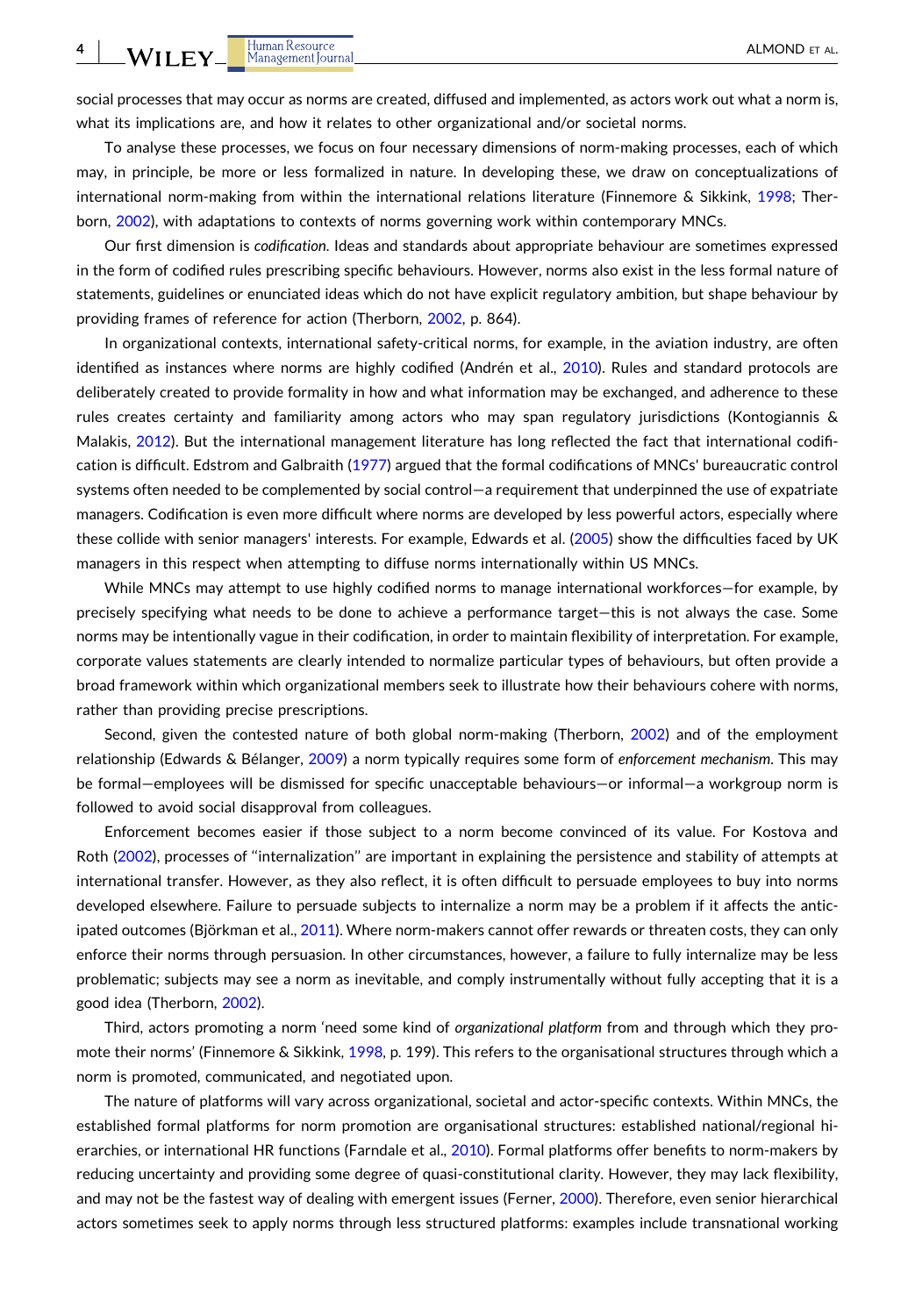parties or the appointment of local 'champions' outside standard hierarchical structures (Ferner et al., [2005](#page-15-0); Thompson & Driver, [2005\)](#page-16-0). These may be designed as temporary apparatuses for norm-making, and may at least partially bypass intermediate hierarchical levels. For actors without the advantages of hierarchy, platforms are likely to be still less structured. Work groups may well create their own norms, but must rely to a much greater extent on informal persuasion or framing.

Finally, norms must relate to their organisational and societal contexts: a norm's capacity to reduce uncertainty is typically contingent on the ability to situate it within the constellation of norms present in a particular social space, in a process of *aggregation* which creates 'institutional norm complexes' (Therborn, [2002,](#page-15-0) p. 871). In MNCs, aggregation includes how a focal norm relates to existing norms and employment practices, for example, how attempts at pursuing norms of workforce diversity interact with embedded norms concerning performance management (Ferner et al., [2005](#page-15-0)). Organizational norms generally also need to have some coherence with, or implicit relationship to national, sectoral and occupational institutional logics (Kostova et al., [2016](#page-15-0), p. 2616). Norm-makers can attempt to work out the relations between different norms formally, but informal processes by which actors on the ground interpret what happens when norms designed for different purposes intersect or collide are probably inevitable in most cases (Ferner, [2000](#page-15-0)).

Thus, in Table 1, a fully formal norm would be highly codified, with an unambiguous enforcement mechanism, a clear platform for its development and potential modification, and its coherence with other norms would be clearly and explicitly expressed. A fully informal norm would lack clarity in any of these dimensions. 'Full' formality is unlikely in most organizational contexts; even in the case of the safety-critical norms indicated above, deviations in practice have been noted because of the need for individuals to make trade‐offs within the work context in relation to efficiency, resource availability, or the complexity of tasks (Kontogiannis & Malakis, [2012](#page-15-0)). Therefore, we do not propose a binary opposition between formal and informal norms. Instead, we propose that our four dimensions enable us to detect distinct elements of (in) formality throughout the social processes involved in the creation, diffusion and implementation of norms. This enables us to use our empirical cases to build a granular understanding of a range of types of global norm‐making processes.

## **3** <sup>|</sup> **METHOD**

We utilized a comparative case study approach (Eisenhardt, [1989](#page-15-0)) to examine how formality and informality combined across our four dimensions of norm-making. We conducted case analyses of four norm-making processes, two from Company A, a publicly quoted MNC with a largely hierarchical structure, and two

|          | Codification                                                                                               | Enforcement                                                                                                       | <b>Platform</b>                                                                                                   | Aggregation                                                                                                         |
|----------|------------------------------------------------------------------------------------------------------------|-------------------------------------------------------------------------------------------------------------------|-------------------------------------------------------------------------------------------------------------------|---------------------------------------------------------------------------------------------------------------------|
| Formal   | Clear expression of<br>the norm<br>to minimize<br>ambiguity                                                | Tight and clear<br>sanctions for<br>not complying<br>with the norm                                                | A structured platform<br>is crucial to the diffusion<br>and this is backed up by<br>hierarchical relations        | Clear articulation of<br>how the norm<br>fits in with others                                                        |
| Informal | The norm is vaguely<br>defined<br>and considerable<br>scope exists to<br>interpret it in<br>different ways | Ambiguity over what<br>will happen<br>to those who<br>transgress<br>the norm.<br>e.g., it will<br>be 'seen badly' | Temporary or 'pop up'<br>structures, or the use<br>of personal networks<br>stemming from<br>ongoing collaboration | How the norm fits<br>(or doesn't fit) with<br>others emerges through<br>the interpretations of<br>a range of actors |

**TABLE 1** Formality‐informality in global norm‐making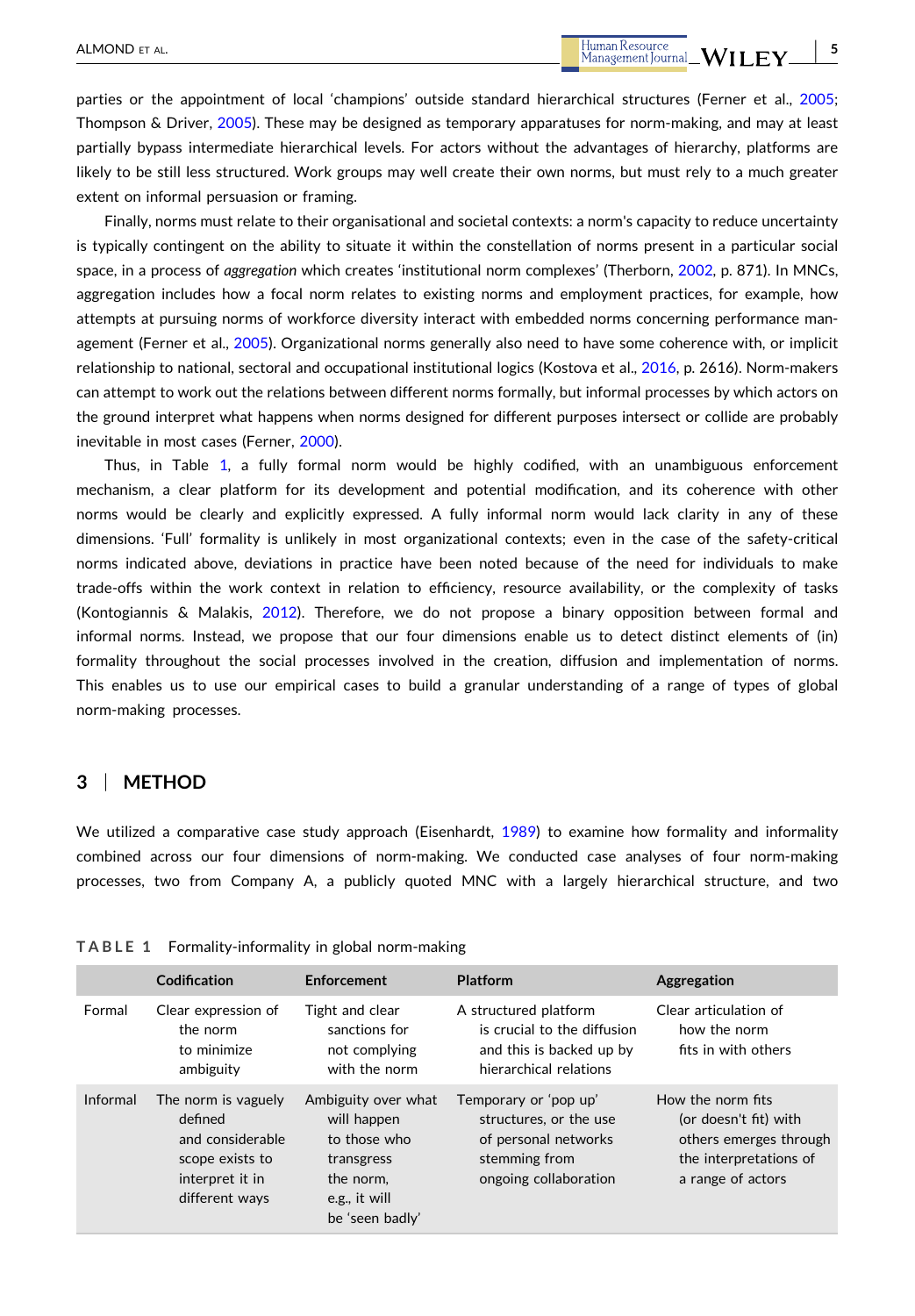from Company B, a federal MNC which had a partnership ownership structure and was a relatively loose collection of national organizations. The two organizations were selected from a wider group of MNCs as cases in which the depth and breadth of access allowed a thorough examination of the formal and informal aspects of global norm‐making and the interaction between the two. They contrasted markedly different forms of international management, which we envisaged affecting the process and substance of norm-making. Adopting Eisenhardt and Graebner's ([2007](#page-15-0)) theoretical sampling, we selected four cases of norm-making within specific transnational spaces, which were driven by different types of actor. These four cases comprised moves to change the norms that informed the operation of a pre-existing, largely globally consistent set of performance management practices in the hierarchical organisation; moves by team leaders to establish norms within global virtual teams in the same firm; an attempt within the federal MNC to formalize the norms that underpinned a company‐wide framework or set of practices for competence development; and attempts within a specific business unit in the same firm to build a global norm promoting and standardizing 'proactivity' in interactions with clients. We used this diversity of transnational spaces to explore the many ways in which there is an interaction between formality and informality in global normmaking.

We conducted in-depth interviews in both companies, using semi-structured interviews that generated 'both retrospective and real‐time accounts by those people experiencing the phenomenon of theoretical interest' (Gioia et al., [2012,](#page-15-0) p. 19). While we prepared a set of questions to guide the interview, we used the flexibility of this approach to pursue instances of norm‐making which informants led us towards. Each interview was conducted by two researchers in English.

Interviewees were chosen using a maximal variation purposive method (Creswell, [2013](#page-15-0), p. 204) to achieve diversity of respondents (see Table [A1\)](#page-16-0). In Company A, we interviewed 34 staff ranging from directors at corporate HQ through to customer‐facing staff who provided data services to clients, with fieldwork taking us across 10 countries. In Company B, we interviewed 32 staff ranging from International Partners to junior trainees in functions such as consultancy and tax advice, covering 17 countries, as we 'followed the stories' of the norm-making processes researched. Interviewing such diverse respondents allowed us to triangulate accounts of particular norm‐making spaces by interviewing multiple individuals with roles in the creation, dissemination and/or implementation of norms. In Company A, this included a number of leaders of small virtual global teams.

Interviews were transcribed and coded using NVivo software. We took an abductive approach to data analysis, involving constant movement between theory and empirical material (Van Maanen et al., [2007](#page-16-0)). We iteratively combined predefined categories based on the project's underpinning conceptual framework with categories based on themes emerging from the data. We developed a codebook consisting of five principal codes and 170 sub‐codes together with labels and definitions of each in a way that was 'specific yet encompassing of the constructs we were trying to capture' (DeCuir-Gunby et al., [2011,](#page-15-0) p. 143) and which established and maintained a common interpretative framework among three coders. Inter‐rater reliability was ensured through the transcripts being coded and then checked by a second coder, with degrees of similarity checked and any diverging interpretations leading to a revisiting of the codes and the establishment of 'decision rules' (Gioia et al., [2012,](#page-15-0) p. 22).

The content analysis allowed us to select cases of norm‐making by discerning stories and exemplars that offered theoretical insights. By adopting Eisenhardt and Graebner's [\(2007\)](#page-15-0) 'theory‐building from cases', we developed constructs within the cases and attempted to recognise cross-case patterns while developing emergent theory. This process involved iteration between the literature, data and emergent theory to yield 'logical explanations', 'the whys' for the underlying logics of the emergent relationships among constructs (Gehman et al., [2018,](#page-15-0) p. 288). In this process, the content analysis helped us to organise case evidence around focal constructs and discover the dynamics of the relations between formality and informality across our four norm‐making spaces.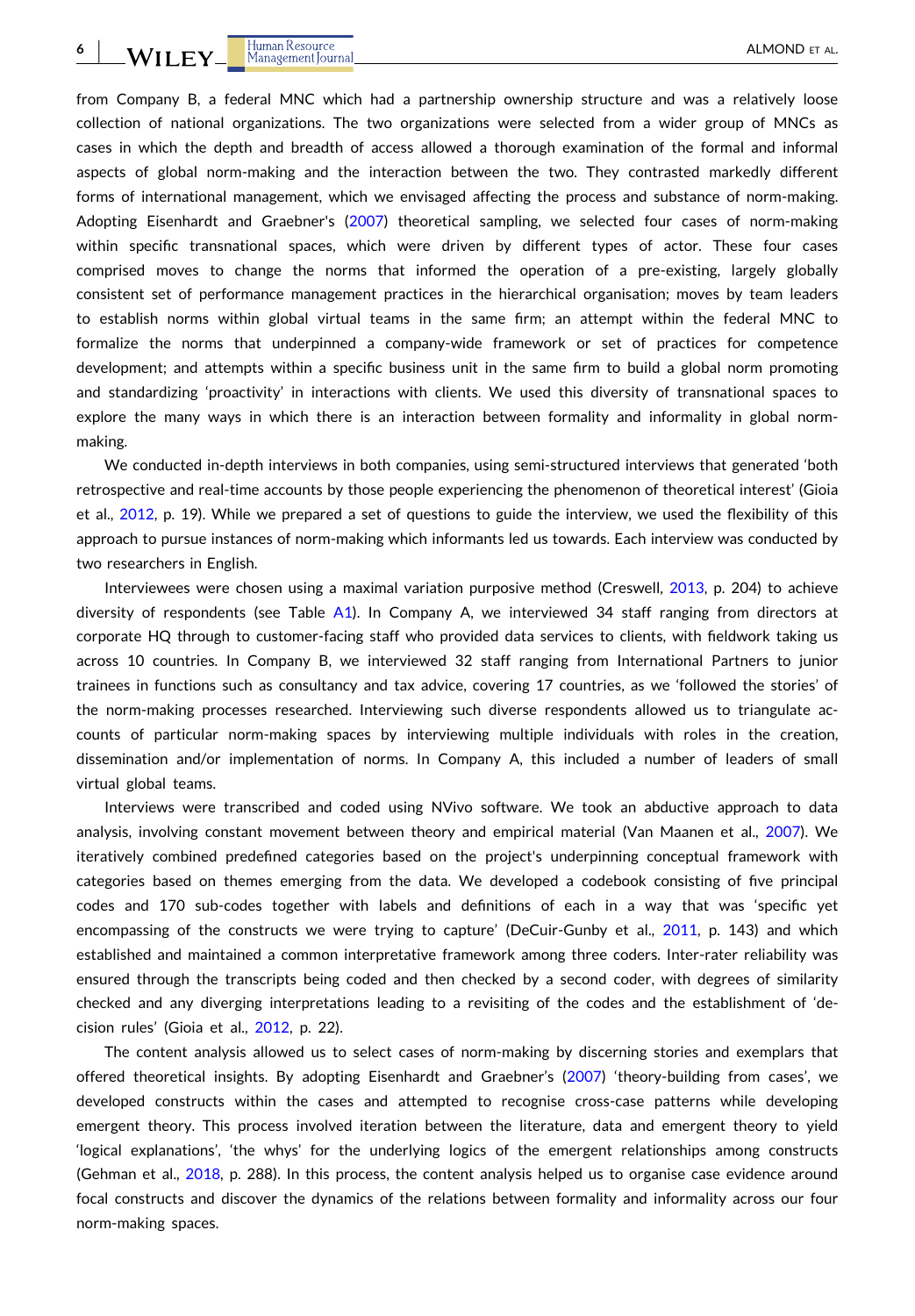# **4** <sup>|</sup> **GLOBAL NORMS IN ACTION**

# **4.1** <sup>|</sup> **Company A**

Company A is a large provider of telecommunications and IT services. A high proportion of the workforce is based in the country of origin, but it has expanded globally within two product-based divisions over the last 2 decades in order to provide global clients with IT services. Virtual working across borders has increased sharply through the formation of hundreds of work groups that are geographically dispersed across the world.

## **4.2** <sup>|</sup> **Performance management**

The first transnational space we examined related to changes in Company A's performance management system. Overall, this system was in principle relatively formal: it was highly codified with formal enforcement mechanisms and diffused through formal hierarchy. Yet there was substantial informal negotiation both of how the system applied at individual levels. Difficulties in aggregating between the performance management system and a range of norms and practices, such as those relating to employment security, coaching and development, led to mistrust and uncertainty, which fed into informal interpretations of the system.

Because of the industrial relations context in the country of origin, the firm has long had a formal policy of avoiding compulsory redundancies. An unintended consequence of this was that the performance management system became the main means of managing people out of the organisation. Individuals with poor performance ratings would be obliged to retrain, apply for new positions within the firm, or take voluntary severance. This, alongside the use of a forced distribution, led to the system falling into some disrepute. For one manager involved in implementing the system:

the performance management system is basically a systematic way of punishing your people…every quarter there was an expectation from the company that 20% of your people would be underperforming and the second expectation was that if they underperformed for three or more quarters, you would sack them because they were clearly useless. Of course, we had no easy tools to sack them, all we had was a very painful process (Interview 8).

A forced normalized distribution in the system was 'expected' (Interviews 6, 11), but neither codified nor explicitly discussed. Despite some partial denials from senior managers involved in disseminating the system (e.g., 'there is the myth of the bell‐curve', Interview 4), managers of small teams repeatedly pointed to having to put precise numbers of appraisees into the bottom-performing category (e.g., 'we have got to make it fit the bell-curve, so you have got to choose at least one person to go in it' [Interview 13]). Different managers reacted to such pressures in different ways, with some 'shielding people from the insanity that seems to come down from the top', while others 'just like to cascade the pain and excitement downwards' (Interview 7).

Therefore, the implementation of the performance management system depended on informal negotiations between individuals and appraisers. Lack of official clarity on how the practice worked did not prevent it from being taken very seriously by appraisers and appraisees; indeed, it was taken so seriously that those involved in implementation saw it as counter‐productive, with employees focusing on managing their performance reviews at the expense of productive activity:

if you were perceived as underperforming you would spend days prepping for your quarterly review process, whereas, you know, that time should be spent serving customers or getting on with a project (Interview 14).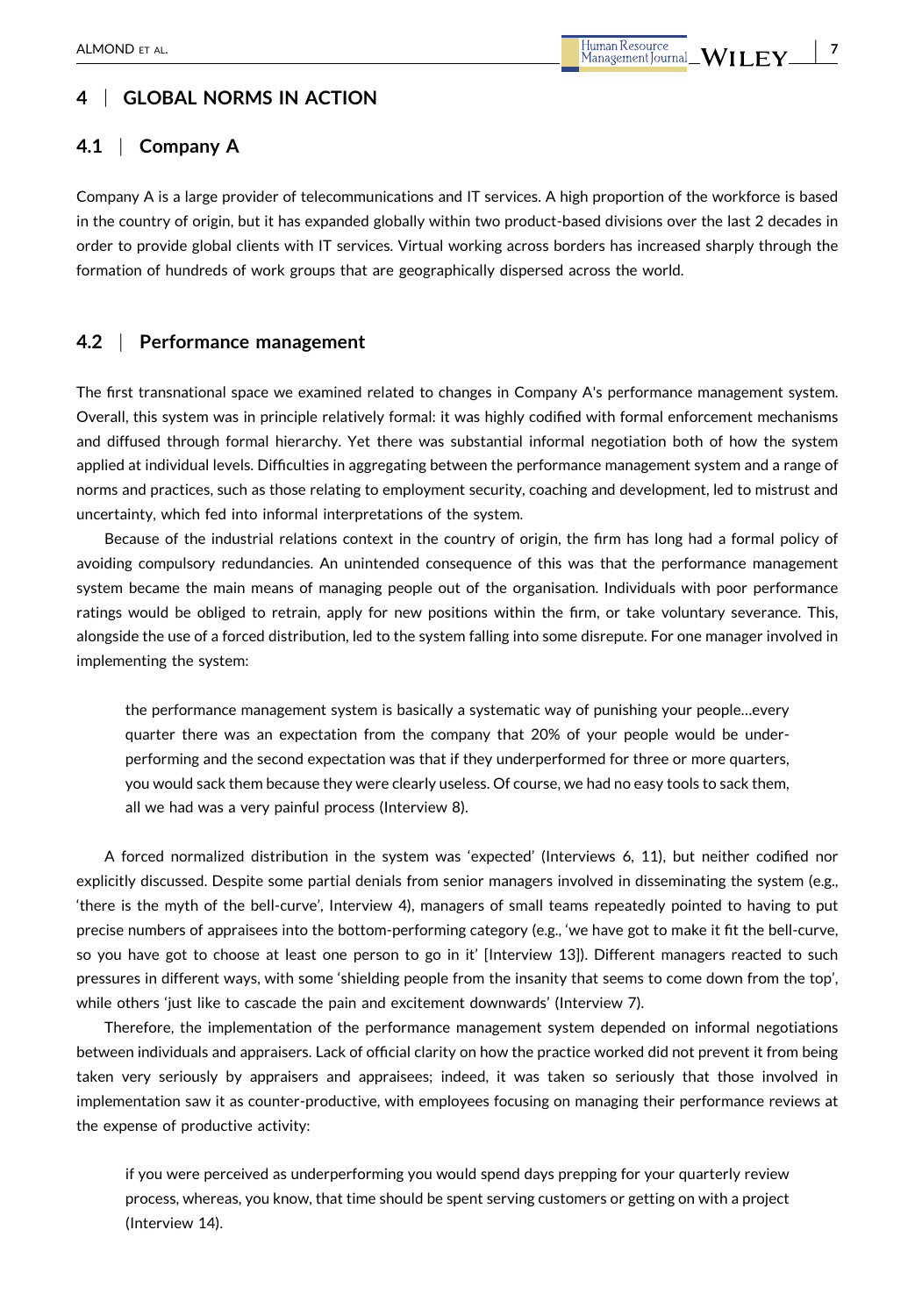Those implementing the policy would behave in ways that were not officially sanctioned, for example, by informally rotating employees in the bottom category in order to ensure that no single employee spent repeated quarters in it (e.g., 'I was told it was my turn to take one for the team', Interview 7).

In response to a question regarding the possibility of modifying the practice, one manager brought up other formal norms which aggregated with performance management:

the problem is we've linked everything together. We've linked the performance management… (with) coaching, so the need for future performance is tied into the same system, as is pay and remuneration' (Interview 8).

The performance management system became overloaded, in a context of formal and informal normative requirements of varying degrees of codification. These included, notably: a perceived need for senior management to send a message to shareholders that performance was being taken seriously; a long-standing collective agreement in the country of origin setting a norm of no compulsory redundancies; and norms of fairness and equity within work groups concerning how their performance was assessed and what happened with the decision in the annual review. This left those subject to the system in highly ambiguous situations, requiring continual informal interpretation/negotiation. What on the surface was a highly formal practice became substantially informal in process and in substance.

Recently, following a merger with a smaller multinational, the company made the unusual decision of adopting the performance grading structure of the acquired company, replacing a five‐tier system with a simpler three‐tier system. The decision to replace the relatively aggressive, if informal, forced distribution of the previous system, was in some senses a recognition of the problems that had arisen. This decision, according to interview respondents, had 'the personal endorsement' of the CEO and an established hierarchical platform was employed for introducing the new system. This formal platform worked effectively to 'brief downwards' the new system in that employees felt they had 'got to just get on with it' (Interview 7).

Although the new system was seen more positively than its predecessor, trust remained limited. For one senior manager involved in disseminating the system, 'I have just got this awful feeling that our three‐point scale might start to be corrupted with people saying, 'Well, if you are a two maybe you are a rising two or maybe you are a sinking two' (Interview 4). Strong path dependencies were at work; while the new system did not use a forced distribution, given denials that this was the case previously it seemed difficult to persuade employees of this.

The new system was codified around a set of the firm's 'values'—a series of single words emphasizing creativity and excellence, used as framework type norms which were widely diffused and meant to be 'dovetailed in with performance management system' (Interview 26). However, these had uncertain meanings in practice. Employees pointed to having to 'squeeze' (Interview 1) their achievements into each of the values; for one senior employee, this meant 'I think probably people's minds are made up as to what grade you've got anyway and they just pick and choose the evidence that they want to support it' (Interview 6).

# **4.3** <sup>|</sup> **Work organization within client‐facing teams**

The second transnational norm‐making space we investigated in Company A consisted of a developing work environment within international client‐facing teams. The firm had developed a division providing globally standardized services to MNCs. Much of the work can be performed remotely. Service centres were established in India, South America and Eastern Europe. This model involved providing one or more Company A employees near the key business centre of the client, some remote support staff in a similar time zone, and other remote support staff further afield. Within this transnational space, global team leaders clearly had recourse to hierarchical authority and to broader organisational norms/practices, but the degree of codification of everyday practice was low,

**8**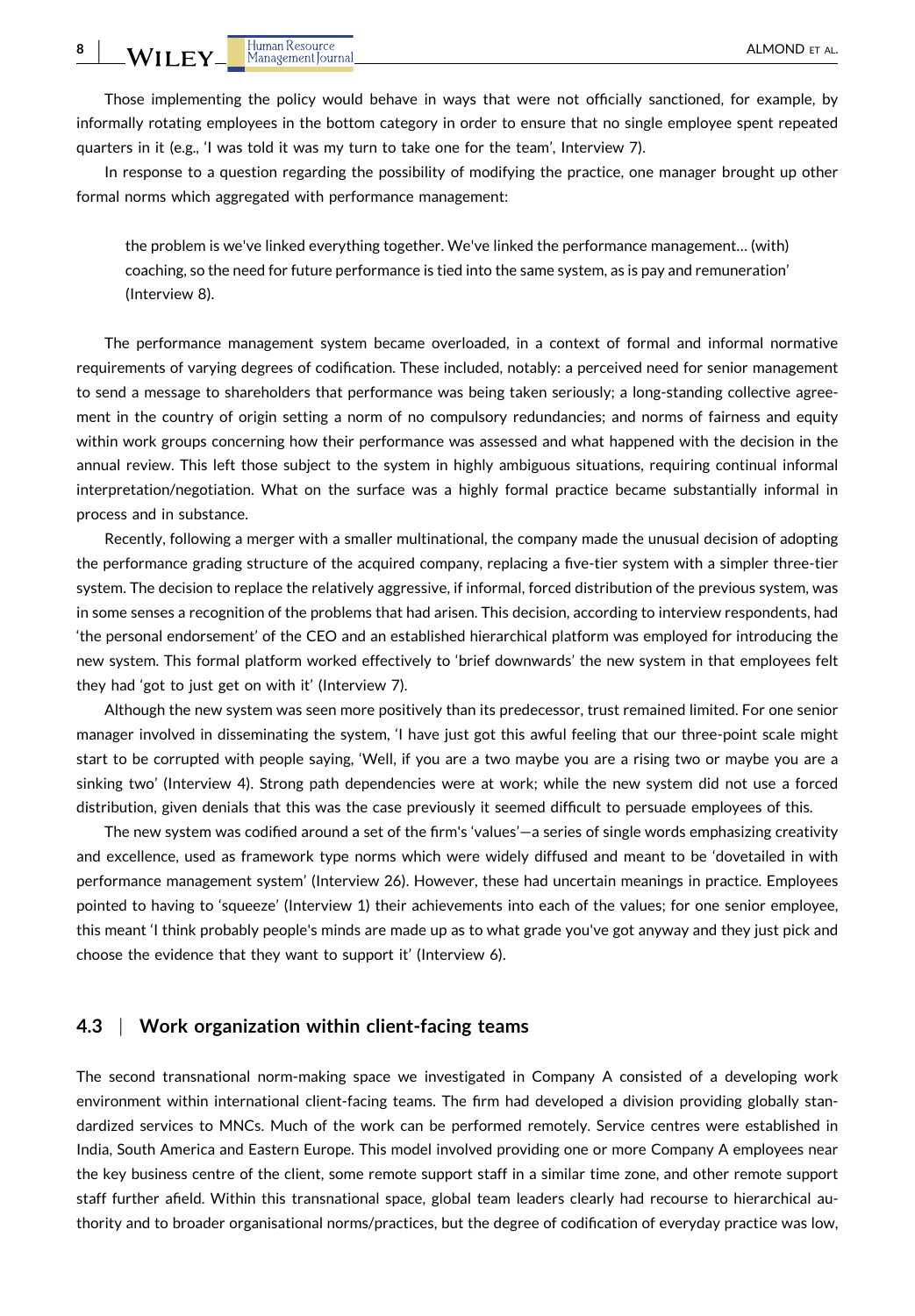and enforcement relatively informal. The creation, dissemination and implementation of norms was largely reliant on the informal leadership of the project manager. The potentially competing demands of corporate, team and client norms aggregated very informally.

We investigated a specific project serving a large European-owned multinational client with a key facility in the United States. The team comprised 10 people, all of whom interacted with each other across borders daily. A US‐ based professional managed a team of one other US‐based worker, three based at the South American, and five based at the Indian, service centres. The manager visited the client firm's regional headquarters weekly, but otherwise worked from home. She had never visited South America or India, yet organized work across the team in these locations. While her line manager was US‐based, on the project she reported to the contract director, who was located near the client firm's global HQ in Europe. She was line manager of the other American employee; the international workers had local line managers, but she, as the international project manager, provided input into their performance reviews.

The pattern of contracting was idiosyncratic to each client; each contract carried its own norms. For example, in contract negotiations, representatives for the client company:

wanted us to be very careful about how we go about contacting their client…they wanted us to contact them once in terms of what work we were going to do…the scope of work we are going to do, and make sure that was done very carefully (Interview 29).

While Indian IT operatives essentially instructed local field engineers across the Americas, they were not permitted to contact the local client. Interviewees reported continual (re)negotiation, involving fairly junior organizational members, of complex contracts, affecting basic work organization, such as who was permitted to move items within the client's buildings. In this process, global company‐wide norms, such as those on product and task standardisation, and company‐wide practices, such as performance management, were continually supplemented or even replaced within the project team.

Coordinating this work required management across borders on a continual basis. Yet, there were no real codified procedures for this 'micro‐global' management, and surprisingly little instruction as to how to operate in this environment:

they don't really believe in giving us anything that helps us or guides us other than just I think they try to help us to try to say we all work in a global environment and keep that at the forefront of when you are discussing and working with folks in different cultures (Interview 29).

There is no formal training saying bear in mind that you have differences between this culture and this culture, no, but there is a formal training…in the learning platform that Company A has where you will learn about the ethics, the values (the firm) has, how the organization works, but less specific about the culture itself (Interview 23).

In other words, instruction as to the general norms and values of the organization, provided largely through an IT platform, was the limit of training to the more specific challenges of managing, in real time, routinely global operations. This led to substantial ambiguity; workgroup norms lacked both codification and clarity of enforcement mechanisms within the project team. As one regional disseminator and implementer of these norms put it:

Company A puts up some tools, some emails…if you read it or not, well it's up to you (Interview 23).

A whole series of norms—task‐related norms, those concerned with managing people, and those around dealing with client demands—had to be (re)aggregated repeatedly, without the benefits arising from face-to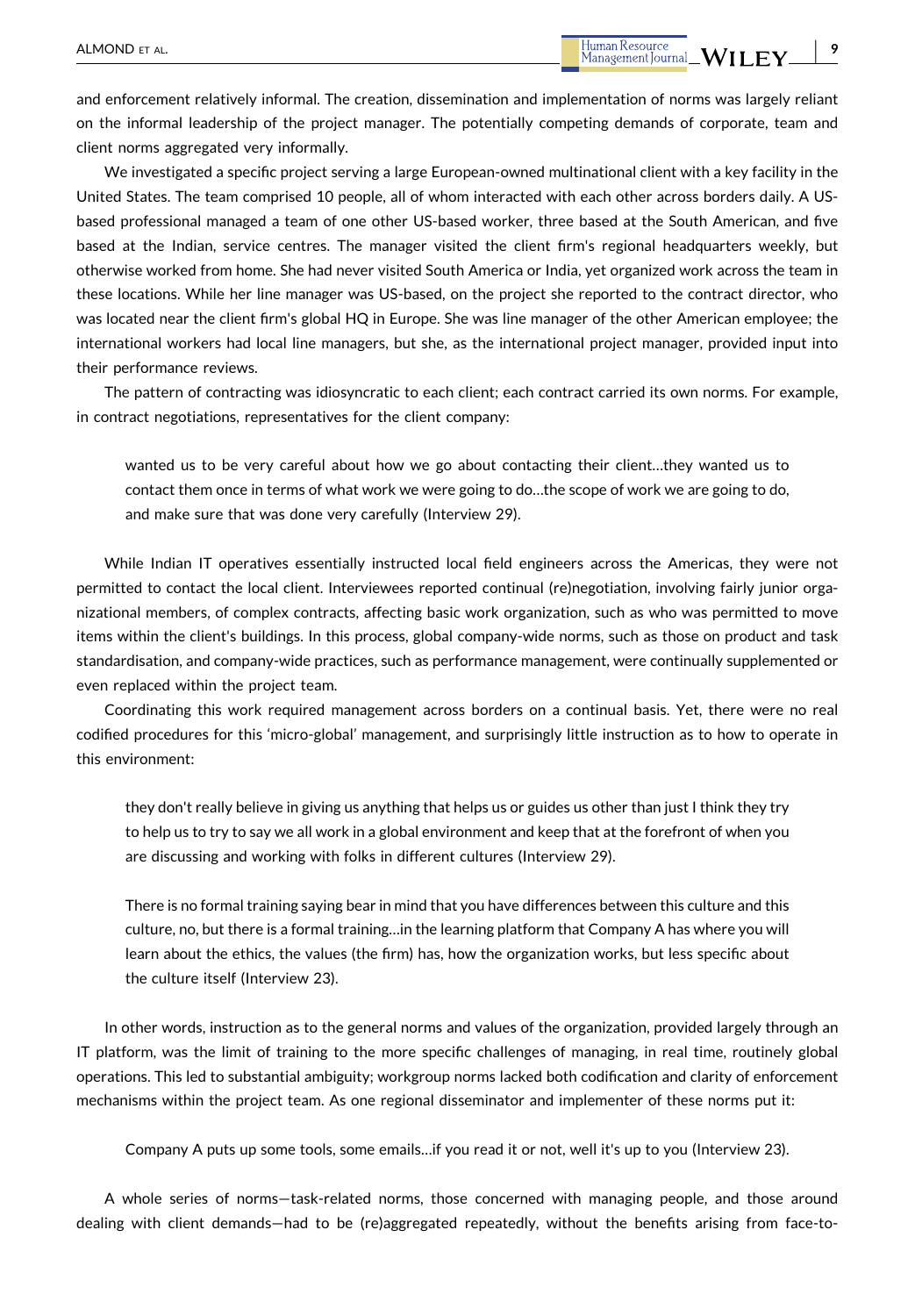face interaction, or specific knowledge of the local working environment of colleagues. The role of project manager, not recognized as an international management role in the corporate hierarchy, implied substantial experimentation in recreating and adapting norms and practices at the international team level. At the same time, the group had to remain compliant with the twin constellations of norms at corporate level (norms on performance, corporate values, ethical statements etc.), and those arising from specific contracts, where Company A and client company actors continually negotiated with each other in enacting the formal norms of the business contract. For example, the operation of performance management, while formally driven by the global Company A system, was inflected by client demands, such as the desire of the client to work with (or not work with) specific individuals in the international work group, and informal processes by which client managers reported back on the performance of specific individuals to the global work group leader.

## **4.4** <sup>|</sup> **Company B**

Company B was a large provider of a range of business services such as audit and consultancy. A federal structure comprised a string of national partnerships and an International Board, regulating issues such as the brand and inter-country agreements concerning resource flows. The influence of client expectations was evident. As one senior respondent put it, the firm needed 'a common set of goals, objectives, platforms and even a standard purpose across the whole network' (Interview 40) in order to deal effectively with clients who wanted a standard service internationally. As another put it:

A few years ago we won some very big global audits, one in particular. That global client expected us to be able to tell them what our headcount was, where our experts were located and in what number, and we couldn't do that easily…if we can't do that we're not going to be relevant in the world of global business in five years' time (Interview 66).

# **4.5** <sup>|</sup> **Competency framework**

Contextual pressures to have a more coherent approach to global customers created a transnational space, which managers sought to use to develop a global competency framework. Overall, this competence development framework, was quite highly codified, albeit with some leeway for different local interpretations. The platform for its development was reliant both on formal authority—through the leader for global HR—and informal persuasion, in that the lead needed to 'sell' the idea to a designated person in each country. Likewise, in enforcement, respondents were aware that the framework corresponding to express wishes of very senior staff, rather than relying on formal sanctions. The move towards a revised global competency framework aggregated as part of a wider 'paradigm shift' towards much closer global integration, involving parallel moves towards integration in resourcing, finance and sales.

This competency framework consisted of 10 global core competencies, some of which were restated and reinterpreted, while others were new, such as 'global acumen'. These were built into a formal framework used in assessing promotion cases. However, these criteria were only partially codified, and permitted different interpretations. For instance, several managers involved in implementation indicated that there was ambiguity concerning how they could demonstrate achievement of the 'global acumen' norm; 'I mean so you have sub categories for what global acumen means, working across borders, diversity staff, encouraging everyone, so it's very vague things. But what is diversity and how do you encourage diversity and what that means is quite subjective and broad' (Interview 37).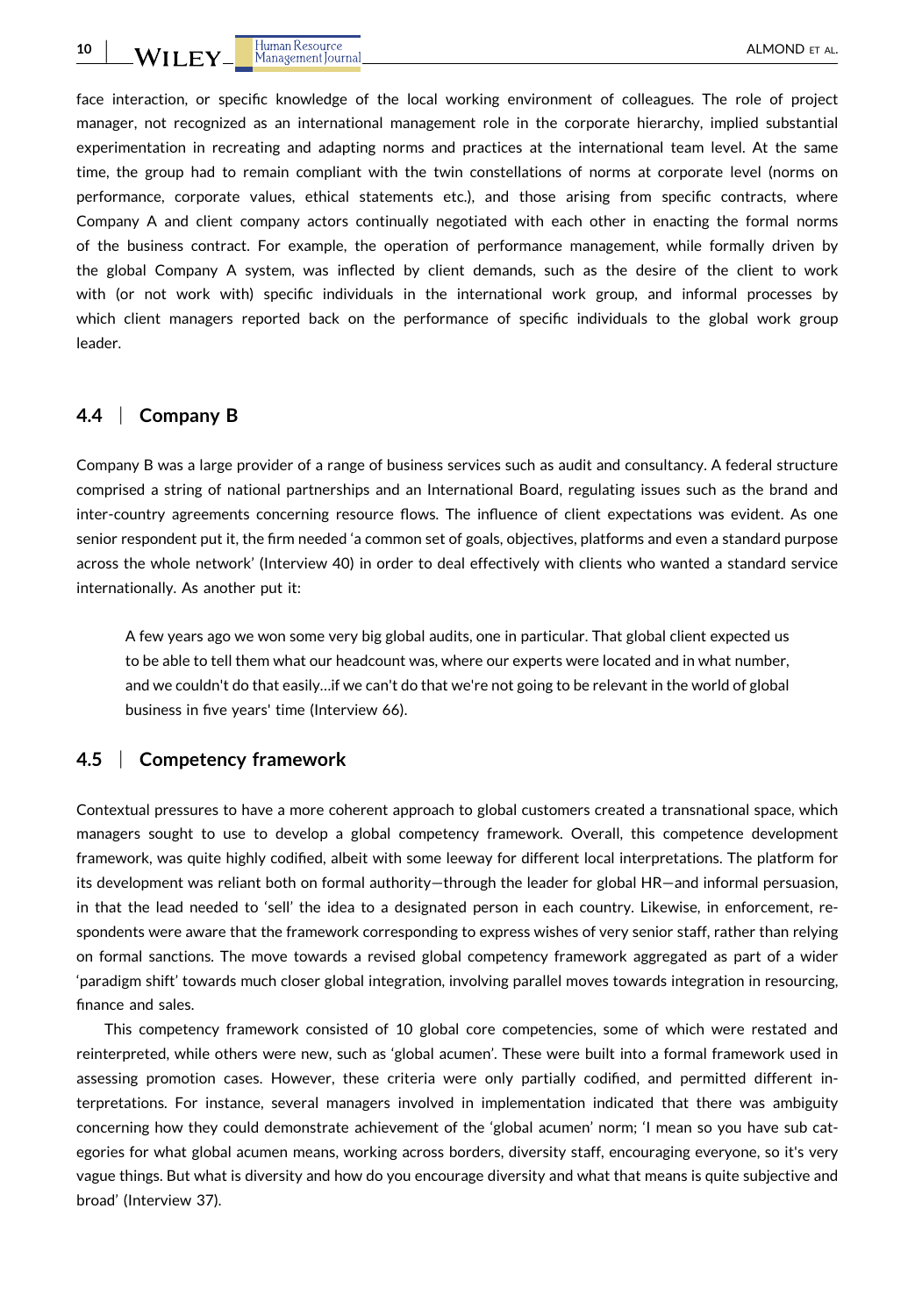- **11**

The platform for diffusion was characterized as being reliant on the ability of leaders to frame the case for change. 'I don't have any normal means of execution, I just have the influencing skills', as one senior disseminator (Interview 65) put it, and went on: 'I don't have anybody from the territories who are reporting directly to me and so all of my work has to be done through influence'. She emphasized that her personal credibility and ability to build trust with local implementers were crucial factors in the successful roll‐out internationally.

While these informal processes of persuasion and consensus-building were certainly important, it is evident that there is a complementary element of hierarchical influence, even in an apparently federal firm. The realization that the firm had a 'client delivery problem' (Interview 66) in its inability to draw on globally integrated systems led to a defining agreement between the most senior Partners in the firm. This stated clearly that the firm needed global management systems to avoid 'walking into a future that we cannot service' and the message that was unambiguously conveyed was: 'We are going to have global processes' (Interview 66). Those leading the development of particular global norms and practices may not have had authority to instruct, and needed to use social skills in effectively framing the case for change, but were doing so in an organization in which managers had been sent a signal from the top that they should be working towards, not obstructing, global norm creation. In the case of the competency framework, the senior partner in the United States was a vocal supporter of the initiative. In this context, those championing the initiative found relatively little reluctance among senior country staff to participate. Moreover, once it was formally incorporated into the company's HR systems concerning performance appraisal and development needs, it was difficult for any manager or employee to avoid using it. 'And when you join…you have to learn these because (as) part of your interview process you have to state how you met those five areas' (Interview 40).

# **4.6** <sup>|</sup> **'Proactivity'**

The final transnational norm‐making space we cover represents an attempt to bring together a business unit in the tax function to be more globally integrated through a very particular norm—'proactivity'—being constructed. This norm was disseminated through the platform of a network of 'champions' trained in the idea and charged with disseminating it in their territory. It was weakly codified, and, as with the competence framework above, enforcement was dependent on awareness of the wishes of powerful individuals rather than specific sanctions. 'Proactivity' was in keeping with wider developments in the global firm, but its local impact was variable, as aggregation involved meshing with more country‐specific business norms.

This norm emerged as senior actors within Company B perceived a need to 'interact with clients in ways that are more globally consistent' (Interview 43) to meet their expectations. The relevant International Partner identified the need for 'a common set of goals, objectives, platforms, and even a standard purpose across the whole network' (Interview 40) but went on to emphasize that what really matters is 'what you do underneath that.' What emerged from the analysis of his team of five senior staff was the aim of generating a higher degree of consistency across borders in the 'proactivity' of staff in relating to clients.

'Proactivity' concerned how staff approached clients and provided standardized services to them. It involved raising the awareness of staff in one country of developments in another so that they could engage in 'cross-flow selling'. Attempts to diffuse this norm relied on training and ongoing conversations within a network. It was recognized that successful implementation of a loose concept like 'proactivity' is difficult to measure. As one respondent involved in dissemination and implementation put it, 'we're given a little bit of allowance' (Interview 47). It was not entirely uncodified, however, as the team that led the initiative created shared written materials on a shared drive and developed training materials that were used through face-to-face delivery and lodged in an online library.

The challenges of disseminating the notion of proactivity and turning it into a norm were considerable. This was both because of the challenges in codifying it and because of the federal structure. As one norm creator put it, 'the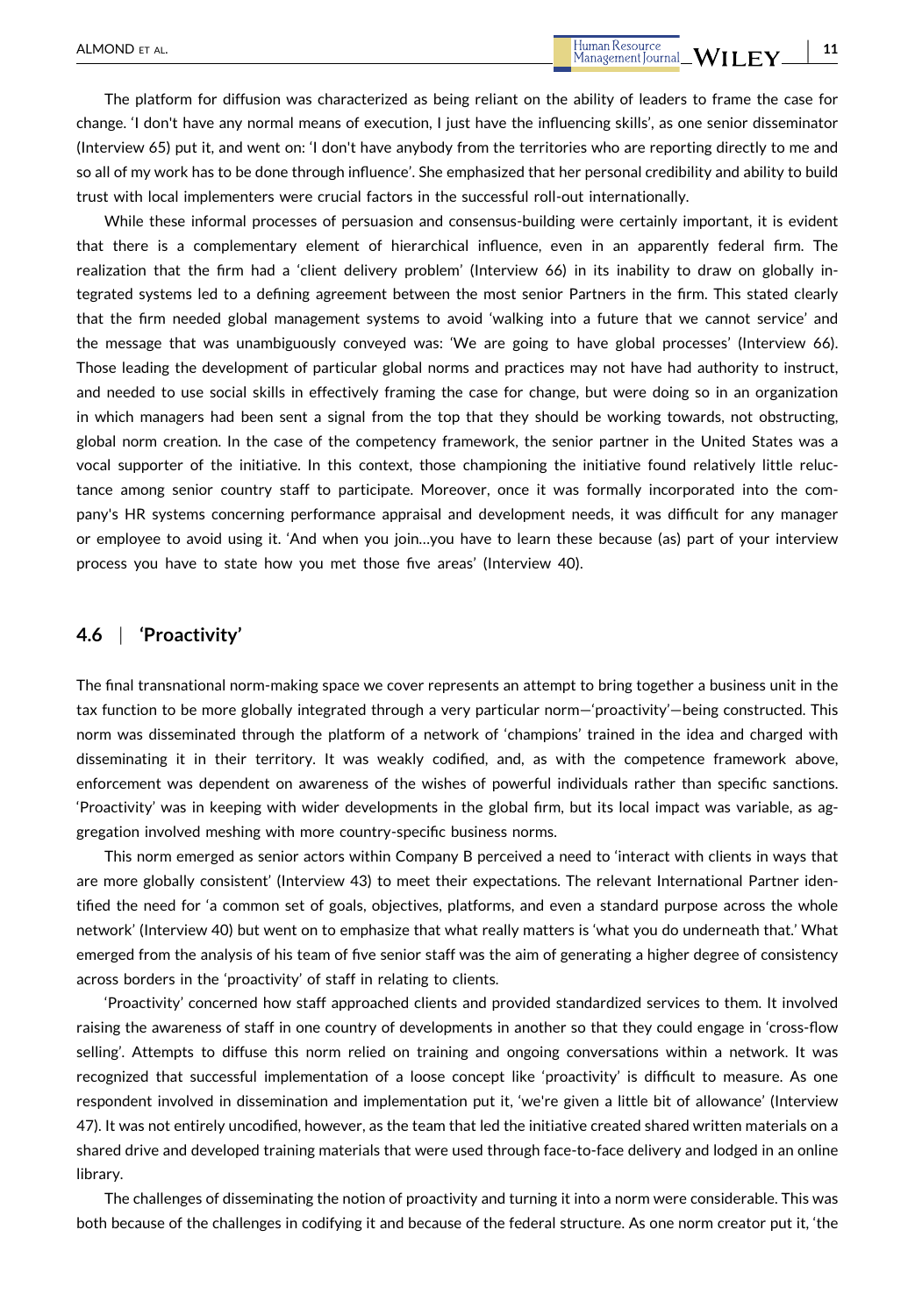challenge is how do we influence people (when) you're nobody's boss' (Interview 40). The mechanism used was the creation of a network of 'champions' who were 'a conduit for information to flow from the country back into the global leadership and vice versa' (Interview 47), and attempting to ensure that staff bought into the common standards through a 'bottom‐up' route.

'Champions' opted into the coordination of 'proactivity' voluntarily, with incentives of strengthening their claims of good corporate citizenship in performance reviews and extending their personal networks. Once approved by local leaders, they undertook training that brought together small groups on a regional basis. They were encouraged to share experiences through conference calls and an online forum, and expected to present to the International Partner on the 'personal territory business development plan' (Interview 48). They tended to be in mid‐career roles, all below Partner, and hence were relatively junior transnational norm disseminators and implementers who interacted with other staff and clients in their territory. Senior respondents were keen to emphasize that it was 'not meant to be us running some sort of a programme, it's meant to be a network where it's all connected.' (Interview 47). However, it would be a mistake to see this as a process governed only by informal interactions leading to coordinated action based on shared interests. The context of the wider patterns of global integration favoured by those in senior positions created a position in which the formal management hierarchy conditioned perceptions of how to react to these global norming processes. While the sanctions for non‐compliance might have been weak in practice, there was nevertheless the sense that credit would be earned by enthusiastically engaging. Moreover, the resources at the control of the International Partner allowed him to carry out training to legitimize his initiative.

While 'proactivity' was taken seriously enough by actors across a range of countries to be considered a global norm, its impact appeared to vary markedly from one country to another. Interviews with 10 of the 'champions' demonstrated significant variation in the extent to which a wider group of staff engaged with the initiative. Some reported wide buy‐in from staff locally, while others doubted the extent of change. Some within this second group suggested that it was unrealistic to expect behaviour to change given that the way in which people relate to clients is conditioned by longstanding local norms. As one respondent put it, the 'one firm' strategy was something that existed more at a strategic level than at the level of practice:

across the firm there is very much an emphasis on people, one firm, our big thing is one firm working collaboratively…When it actually gets down to it, I think quite often different territories do almost what is best for them...they are on the ground listening to the clients themselves (Interview 36).

In summary, we examined four rather different types of norm. Two—the performance management system and competency framework—were largely codified and incorporated into the firms' HR architecture; the other two work organization within international teams and 'proactivity' in client-facing roles—were less tangible and required ongoing clarification and discussion for them to shape behaviour. Yet all had both formal and informal elements to their substance in practice. Patterns of (in)formality in codification, enforcement, platforms and aggregation for our four cases are summarised in Table [2](#page-12-0), reflecting the dynamic interplay of formality and informality across these elements of norm‐making in all four cases.

# **5** <sup>|</sup> **CONCLUSION**

This paper contributes a framework for the analysis of norm‐making across the multiple organizational and societal contexts in which MNCs typically operate. It provides a means of performing granular analysis of the construction of global norms and their solidification into employment practices, by identifying elements of formality and informality in the processes of codification, enforcement, the construction and deployment of platforms, and aggregation between norms.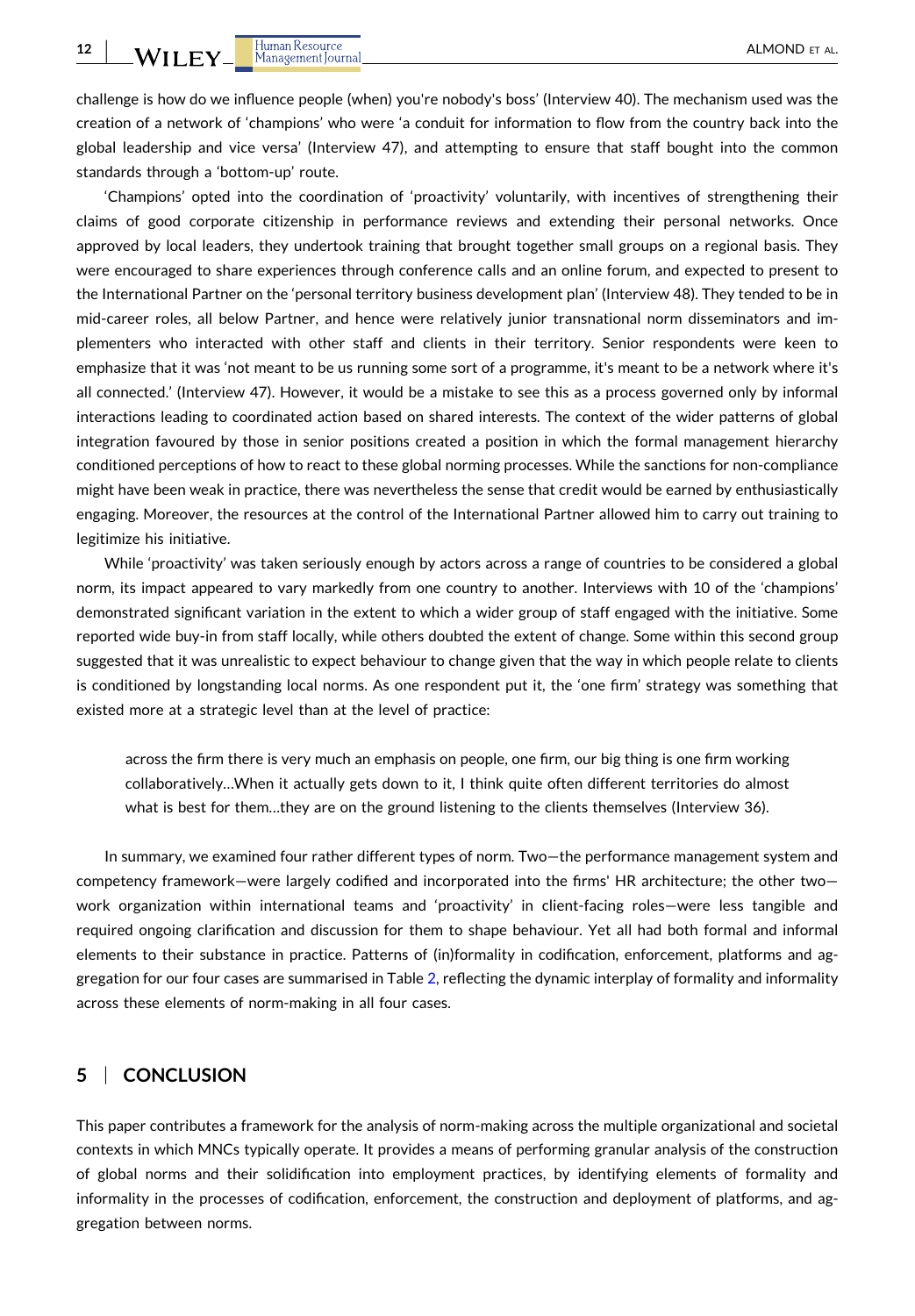<span id="page-12-0"></span>

|           | Norm-making<br>space                                | Codification                                                                                                 | Enforcement                                                                                                                         | <b>Platforms</b>                                                                                                                               | Aggregation                                                                                                                                                                                                                                              |
|-----------|-----------------------------------------------------|--------------------------------------------------------------------------------------------------------------|-------------------------------------------------------------------------------------------------------------------------------------|------------------------------------------------------------------------------------------------------------------------------------------------|----------------------------------------------------------------------------------------------------------------------------------------------------------------------------------------------------------------------------------------------------------|
| Company A | management<br>norms and<br>Performance<br>practices | informal negotiation<br>principle, high, but<br>individual levels.<br>with substantial<br>of meaning at<br>드 | Formal                                                                                                                              | what the revision<br>working through<br>means is highly<br>hierarchy, but<br>informal, in a<br>environment<br>Through formal<br>conflictual    | Difficulties of aggregating between<br>informal interpretation of new<br>coaching, development) led to<br>range of norms and practices<br>management system and a<br>mistrust, uncertainty and<br>(employment security,<br>previous performance<br>model |
| Company A | virtual teams<br>organisation<br>in global<br>Work  | Low, although drawing to<br>an extent on formal<br>company and client<br>norms                               | albeit within wider<br>Relatively informal at<br>work group level,<br>disciplinary<br>structures                                    | informal leadership<br>of project manager<br>Largely reliant on                                                                                | norms related to the work of<br>Informal, constant process of<br>interpretation of broader<br>the group.                                                                                                                                                 |
| Company B | development<br>framework<br>Competence              | existed, e.g., through<br>leeway for different<br>igh, though some<br>interpretations<br>translation<br>I    | Lack of formal sanctions,<br>wishes of very senior<br>aware of the express<br>respondents were<br>staff                             | designated person in<br>The lead for global HR<br>sold' the idea to a<br>each country                                                          | processes within HR and more<br>The new practice was in keeping<br>with more formal global<br>widely                                                                                                                                                     |
| Company B | 'Proactivity' norm                                  | written material was<br>developed, e.g., for<br>training courses<br>Low, though some                         | Lack of formal sanctions,<br>international Partner<br>in the business unit<br>were aware of the<br>but respondents<br>wishes of the | A network of 'champions'<br>the idea and charged<br>with disseminating it<br>unit were trained in<br>within the business<br>in their territory | The new norm was in keeping with<br>highly variable dependent on<br>global firm, but local impact<br>wider developments in the<br>meshing with other norms                                                                                               |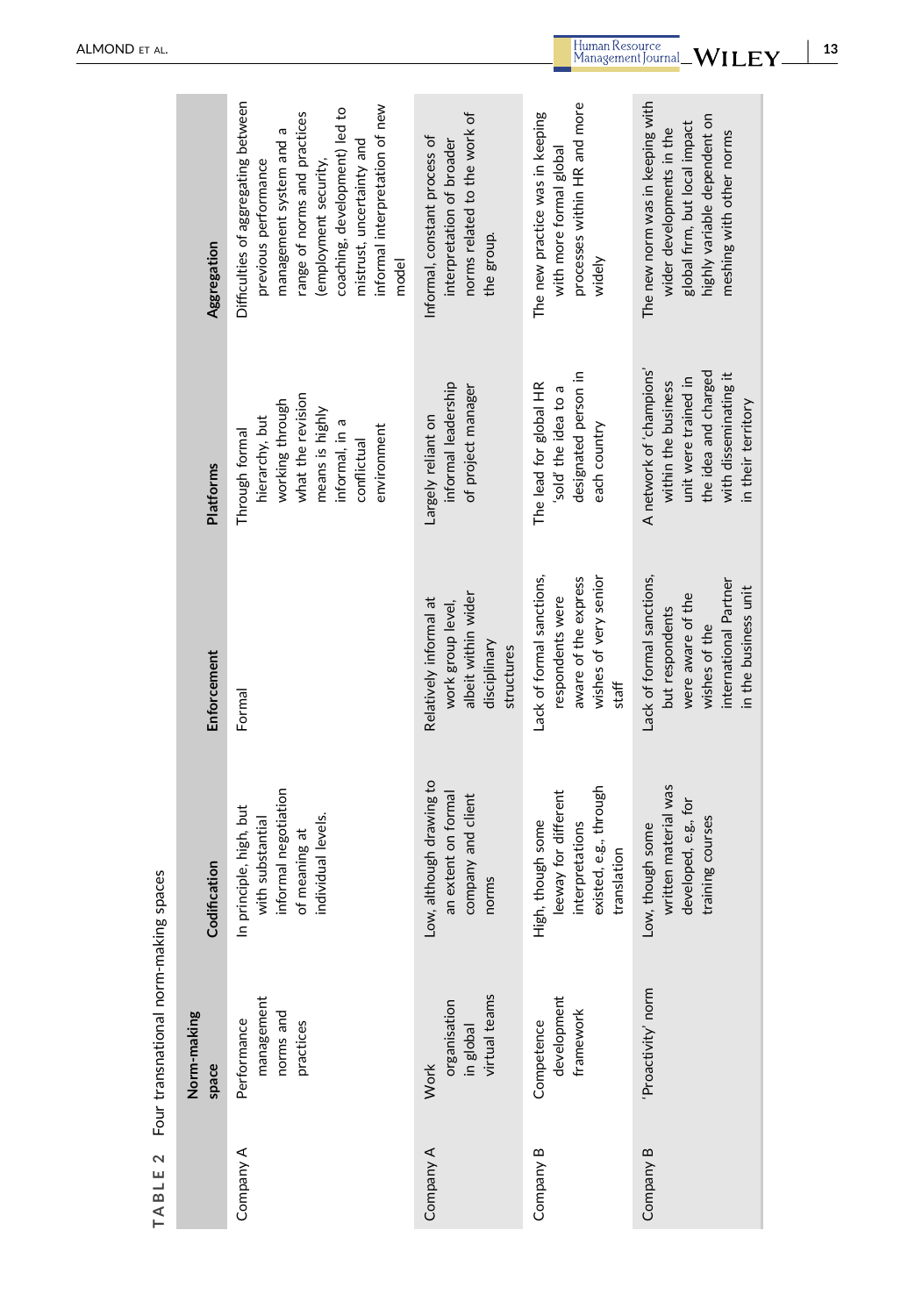Our analytical focus on transnational norm‐making spaces extends the remit of context‐sensitive international HRM research, by enabling analysis of a wider range of mechanisms for the international coordination and control of work. The IHRM literature has developed sophisticated tools to analyse policy transfer between corporate HQs and national subsidiaries (Kostova et al., [2016\)](#page-15-0), and how this is shaped by organizational and societal contexts. However, our evidence demonstrates that a fuller contextualization of IHRM needs to recognize that the global coordination of human resources in MNCs is not solely, or even perhaps mainly, about flows of HR policies between corporate HQs and national subsidiaries. Focusing on the identification and analysis of transnational norm-making spaces allows us to integrate the analysis of different types of norm-making, including formal HR policies, but also corporate initiatives and the issues involved in international project group coordination.

Second, we build upon the micro-political tradition in MNC research (Ferner, [2000](#page-15-0); Geppert & Dörrenbächer, [2011](#page-15-0)), by constructing and deploying a framework for the systematic investigation of both formal and informal elements of norm-making. Micro-political research has focused on informality in the form of subsidiarylevel resistance to global policies, and/or as the work performed by subsidiary‐level managers in working through official policies in diverse national settings. We extend work in this tradition by demonstrating that informality in norm‐making is not confined to such local‐level resistance or accommodation. For instance, it made sense for senior international managers to allow substantial local interpretation of the 'values' in Company A's performance management system; informality in interpretation is here a constitutive part of the codification of the formal norm-making process. Moreover, informality in enforcement mechanisms can be very effective from senior managers' viewpoints; a notion that compliance will be 'seen well', or that 'something serious' might happen if norms are not followed, can be more effective than more precise enforcement mechanisms—too much precision may be difficult to consistently follow through in practice and, consequently, lack credibility. The platforms for norm-making also combined more and less formal elements, as was particularly evident in the cases of work organization in international teams in Company A, and the proactivity initiative in Company B. Finally, the processes of aggregation of norms and practices often create ambiguities, illustrated most clearly in Company A's performance management system, in which not only did appraisers adapt the system informally, but it also led to other alterations in their behaviour which were kept 'under the radar' and were not intended consequences of the norm in question.

A key practical implication for those engaged in global norm‐making is that formality and informality need one another. It often suits senior managers to leave scope for local interpretation concerning how norms are translated into practice by those in operational roles. Equally, the possibility of formal sanctions being exercised keeps informal processes of interpretation and adaptation within certain limits, while the largely informal 'networking' we observed took place within a context in which the wishes of those in formally more senior positions were clearly expressed in a way that structured the incentives to engage in networking. Attempts to change norms, particularly across national borders, are likely to be more successful where formal and informal elements of norm‐making are considered together. A key skill for managers, therefore, is to be able to read how the contexts in which the multinational operates will shape the interaction between formality and informality. As our research shows, a large number of employees may be involved in global norm‐making, particularly where work flows cross borders. Training provision in managing across international contexts should be extended to, and adapted for, actors such as the leaders of international operational teams.

With regard to potential future research directions, our research was focussed on developing understanding rather than on prediction, and therefore does not attempt to formally propose determinants of (in)formality across our four conceptual elements of norm‐making processes. That said, in deliberately choosing to analyse quite different norm‐making contexts, it is possible to consider how corporate and actor characteristics shape the relations between formal and informal elements of codification, enforcement, platforms, and aggregation, and how future research might generalise on this.

Perhaps most obviously, the different corporate characteristics in our research meant that senior managers at the HQs were endowed with varying degrees of formal authority, leading to differences in the extent to which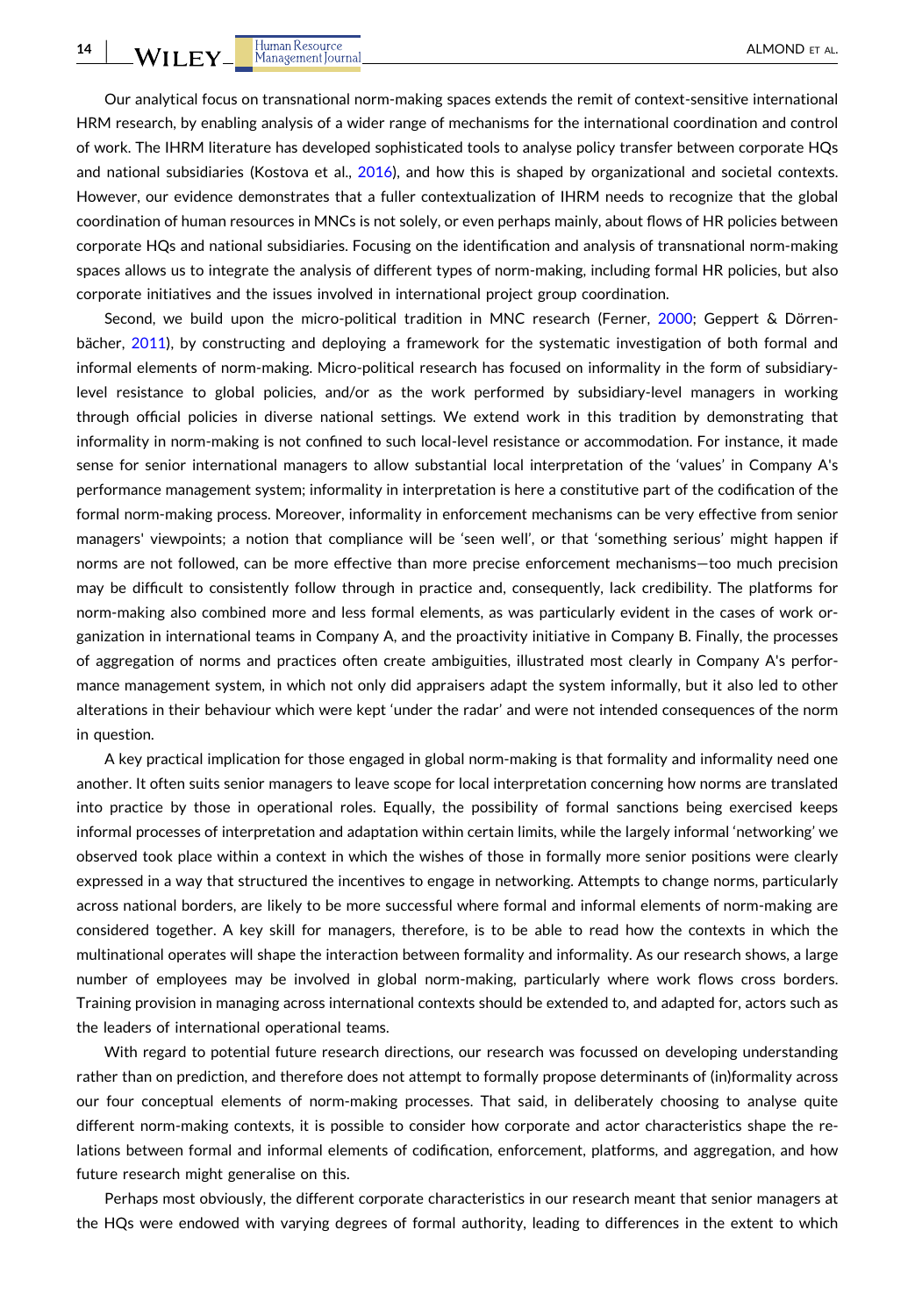<span id="page-14-0"></span>Differences in structure also affected the prevalence of types of actor. For instance, those specialising in disseminating norms through informal channels were more prevalent in global norm‐making in Company B owing to the difficulty of relying on formal authority alone in a federal structure. A further element of the corporate structures of great relevance in shaping the presence of particular types of actor is the way in which new transnational spaces are opening up in the form of global virtual teams. Particularly evident in Company A, this has led to the emergence of a swathe of team leaders who oversee a largely informal process of global norm creation affecting individuals across borders within these teams.

Future research should consider more fully the roles of the increasingly wide range of actors involved in international norm‐making processes; in our initial analysis of data, we identified as categories: corporate level managers who play an important role in creating new norms across the whole of, or parts of, the multinational; actors who engage in 'disseminating' norms across a region or part of the business; those who are expected to implement or enact new norms in the operations for which they have responsibility; and leaders of global virtual teams. While these different roles often overlap, identifying roles relative to norm-making seems more promising methodologically than a sole reliance on job titles, particularly in a context where the processes of managing people internationally are not confined to those labelled as international managers. It would be desirable to develop more fine‐grained categorisations of such actors, their agency, and how they utilise formal and informal elements in the task of global norm‐making, across a wider range of organisational contexts.

### **ACKNOWLEDGEMENT**

This research was funded by the UK Economic and Social Research Council (ESRC), Award Number ES/N007883/1.

#### **CONFLICT OF INTEREST**

The author declares that there is no conflict of interest.

## **DATA AVAILABILITY STATEMENT**

The data that support the findings of this study are in the process of being made openly available by UK Data Services (UKDS). Data will also be made available on request to the first author.

#### **ORCID**

**Phil Almond <b>b** <https://orcid.org/0000-0002-3237-8847> *Tony Edwards* <https://orcid.org/0000-0002-4281-231X>

#### **REFERENCES**

Andrén, M., Sanne, J. M., & Linell, P. (2010). Striking the balance between formality and informality in safety‐critical communication: Train traffic control calls. *Journal of Pragmatics*, *42*, 220–241.

- Belizón, M. J., Gunnigle, P., & Morley, M. (2013). Determinants of central control and subsidiary autonomy in HRM: The case of foreign‐owned multinational companies in Spain. *Human Resource Management Journal*, *23*, 262–278.
- Björkman, I., Ehrnrooth, M., Smale, A., & John, S. (2011). The determinants of line management internalisation of HRM practices in MNC subsidiaries. *International Journal of Human Resource Management*, *22*(8), 1654–1671.
- Björkman, I., & Lervik, J. E. (2007). Transferring HR practices within multinational corporations. *Human Resource Management Journal*, *17*, 320–335.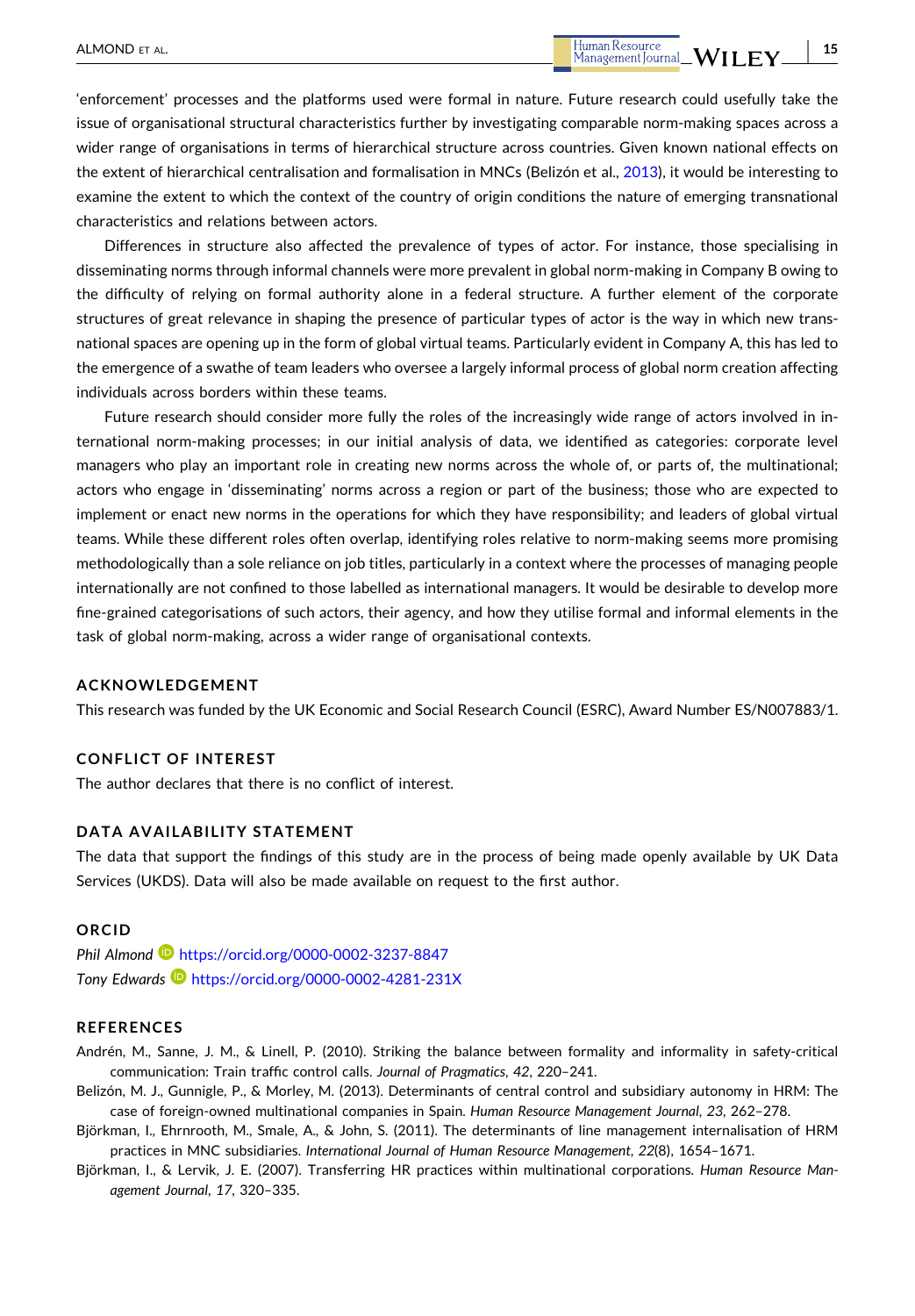<span id="page-15-0"></span>**16**

- Boussebaa, M. (2015). Control in the multinational enterprise: The polycentric case of global professional service firms. *Journal of World Business*, *50*(4), 696–703.
- Boussebaa, M., & Faulconbridge, J. (2018). Global professional service firms as agents of globalization: A political perspective. *Academy of Management Proceedings*, *2018*(1), 14822.
- Creswell, J. W. (2013). *Qualitative inquiry and research design: Choosing among five approaches*. SAGE.
- DeCuir‐Gunby, J. T., Marshall, P. L., & McCulloch, A. W. (2011). Developing and using a codebook for the analysis of interview data: An example from a professional development research project. *Field Methods*, *23*(2), 136–155.

Dicken, P. (2015). *Global shift: Mapping the changing contours of the world economy* (7th ed.). SAGE.

- Edstrom, A., & Galbraith, J. R. (1977). Transfer of managers as a coordination and control strategy in multinational organizations. *Administrative Science Quarterly*, *22*(2), 248–263.
- Edwards, T., Almond, P., Clark, I., Colling, T., & Ferner, A. (2005). Reverse diffusion in US multinationals: Barriers from the American business system. *Journal of Management Studies*, *42*(6), 1261–1286.
- Edwards, P., & Bélanger, J. (2009). The MNC as a contested terrain. In S. Collinson, & G. Morgan (Eds.), *Images of the multinational firm* (pp. 193–216). Wiley‐Blackwell.
- Edwards, T., Marginson, P., & Ferner, A. (2013). Multinational companies in cross‐national context: Integration, differentiation, and the interactions between MNCS and nation states. *Industrial and Labor Relations Review*, *66*(3), 547–587.
- Eisenhardt, K. M. (1989). Building theories from case study research. *Advances in Magnetic Resonance*, *14*(4), 532–550.
- Eisenhardt, K. M., & Graebner, M. E. (2007). Theory building from cases: Opportunities and challenges. *Academy of Management Journal*, *50*(1), 25–32.
- Farndale, E., Brewster, C., Ligthart, P., & Poutsma, E. (2017). The effects of market economy type and foreign MNE subsidiaries on the convergence and divergence of HRM. *Journal of International Business Studies*, *48*(9), 1065–1086.
- Farndale, E., Scullion, H., & Sparrow, P. (2010). The role of the corporate HR function in global talent management. *Journal of World Business*, *45*(2), 161–168.
- Fenton‐O'Creevy, M., Gooderham, P., & Nordhaug, O. (2008). Human resource management in US subsidiaries in Europe and Australia: Centralisation or autonomy? *Journal of International Business Studies*, *39*(1), 151–166.
- Ferner, A. (2000). The underpinnings of 'bureaucratic' control systems: HRM in European multinationals. *Journal of Management Studies*, *37*(4), 521–540.
- Ferner, A., Almond, P., & Colling, T. (2005). Institutional theory and the cross-national transfer of employment policy: The case of 'workforce diversity' in US multinationals. *Journal of International Business Studies*, *36*(3), 304–321.
- Ferner, A., & Edwards, P. (1995). Power and the diffusion of organizational change within multinational enterprises. *European Journal of Industrial Relations*, *1*(2), 229–257.
- Finnemore, M., & Sikkink, K. (1998). International norm dynamics and political change. *International Organization*, *52*(4), 887–917.
- Gehman, J., Glaser, V. L., Eisenhardt, K. M., Gioia, D., Langley, A., & Corley, K. G. (2018). Finding theory‐method fit: A comparison of three qualitative approaches to theory building. *Journal of Management Inquiry*, *27*(3), 284–300.
- Geppert, M., & Dörrenbächer, C. (2011). Politics and power in the multinational corporation: An introduction. In C. Dörrenbächer, & M. Geppert (Eds.), *Politics and power in the multinational corporation: The role of institutions, interests and identities*. Cambridge University Press.
- Gioia, D. A., Corley, K. G., & Hamilton, A. L. (2012). Seeking qualitative rigor in inductive research. *Organizational Research Methods*, *16*(1), 15–31.
- Gupta, A. K., & Govindarajan, V. (2000). Knowledge flows within multinational corporations. *Strategic Management Journal*, *21*(4), 473–496.
- Hinds, P. J., Neeley, T. B., & Cramton, C. D. (2014). Language as a lightning rod: Power contests, emotion regulation, and subgroup dynamics in global teams. *Journal of International Business Studies*, *45*(5), 536–561.
- Kontogiannis, T., & Malakis, S. (2012). Remaining safe by working at the edge of compliance and adaptation: Reflective practices in aviation and air traffic control. *Theoretical Issues in Ergonomics Science*, *14*(6), 565–591.
- Kostova, T., Nell, P. C., & Hoenen, A. K. (2016). Understanding agency problems in headquarters-subsidiary relationships in multinational corporations: A contextualized model. *Journal of Management*, *44*(7), 2611–2637.
- Kostova, T., & Roth, K. (2002). Adoption of an organizational practice by subsidiaries of multinational corporations: Institutional and relational effects. *Academy of Management Journal*, *45*(1), 215–233.
- Muzio, D., & Faulconbridge, J. (2013). The global professional service firm: 'One firm' models versus (Italian) distant institutionalized practices. *Organization Studies*, *34*(7), 897–925.
- Prahalad, C., & Doz, Y. (1987). *The multinational mission: Balancing local demands and global vision*. Simon & Schuster.
- Pudelko, M., & Harzing, A.‐W. (2007). Country‐of‐origin, localization, or dominance effect? An empirical investigation of HRM practices in foreign subsidiaries. *Human Resource Management*, *46*(4), 535–559.
- Therborn, G. (2002). Back to norms! On the scope and dynamics of norms and normative action. *Current Sociology*, *50*(6), 863–880.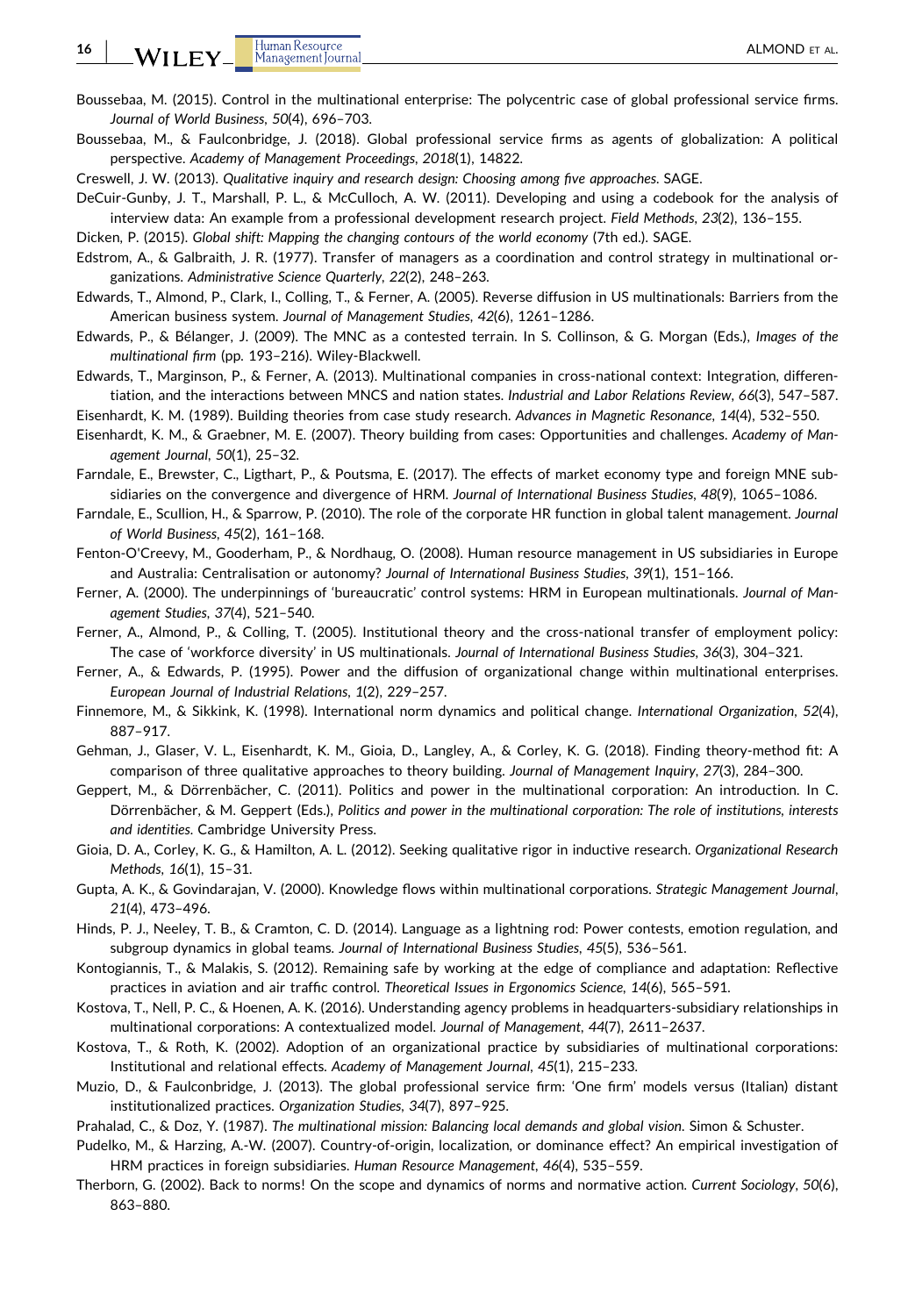- **17**

<span id="page-16-0"></span>Thompson, G., & Driver, C. (2005). Stakeholder champions: How to internationalize the corporate social responsibility agenda. *Business Ethics*, *14*(1), 56–66.

Van Maanen, J., Sørensen, J. B., & Mitchell, T. R. (2007). The interplay between theory and method. *Advances in Magnetic Resonance*, *32*(4), 1145–1154.

#### **SUPPORTING INFORMATION**

Additional supporting information may be found online in the Supporting Information section at the end of this article.

**How to cite this article:** Almond P, Edwards T, Kern P, Kim K, Tregaskis O. Global norm‐making processes in contemporary multinationals. *Hum Resour Manag J*. 2021;1–19. <https://doi.org/10.1111/1748-8583.12350>

| <b>Interviewee</b><br>ID | Gender | Country         | Role/position                     | <b>Tenure</b> |
|--------------------------|--------|-----------------|-----------------------------------|---------------|
| 1                        | Female | UK              | Senior R&D professional           | $11-20$ years |
| $\overline{2}$           | Male   | <b>UK</b>       | Senior R&D professional           | $11-20$ years |
| 3                        | Male   | <b>UK</b>       | Senior business unit manager      | $6-10$ years  |
| 4                        | Female | <b>UK</b>       | Director, talent management       | $11-20$ years |
| 5                        | Male   | UK              | R&D officer                       | $11-20$ years |
| 6                        | Female | <b>UK</b>       | Senior R&D professional           | $11-20$ years |
| 7                        | Male   | <b>UK</b>       | R&D lead                          | $11-20$ years |
| 8                        | Male   | <b>UK</b>       | R&D lead                          | $6-10$ years  |
| 9                        | Male   | <b>UK</b>       | R&D lead                          | $21+$ years   |
| 10                       | Male   | Hong Kong       | Regional business unit lead       | $6-10$ years  |
| 11                       | Male   | South Africa    | Regional business unit lead       | $6-10$ years  |
| 12                       | Male   | <b>UK</b>       | Senior business unit professional | $11-20$ years |
| 13                       | Female | <b>UK</b>       | Business unit lead                | $6-10$ years  |
| 14                       | Male   | <b>UK</b>       | Business unit lead                | $21+$ years   |
| 15                       | Male   | <b>UK</b>       | Chief technology officer          | $6-10$ years  |
| 16                       | Male   | <b>UK</b>       | Programme director                | $6-10$ years  |
| 17                       | Male   | The Netherlands | Senior business unit manager      | $11-20$ years |
| 18                       | Male   | <b>USA</b>      | Global team leader                | $11-20$ years |
| 19                       | Female | <b>USA</b>      | Client lead (Americas)            | $1-5$ years   |
| 20                       | Male   | <b>USA</b>      | Global team leader                | $21+$ years   |
| 21                       | Male   | France          | Senior business unit manager      | $21+$ years   |
| 22                       | Male   | <b>Brazil</b>   | Global team leader                | $11-20$ years |
|                          |        |                 |                                   |               |

#### **TABLE A 1** Respondent details

(Continues)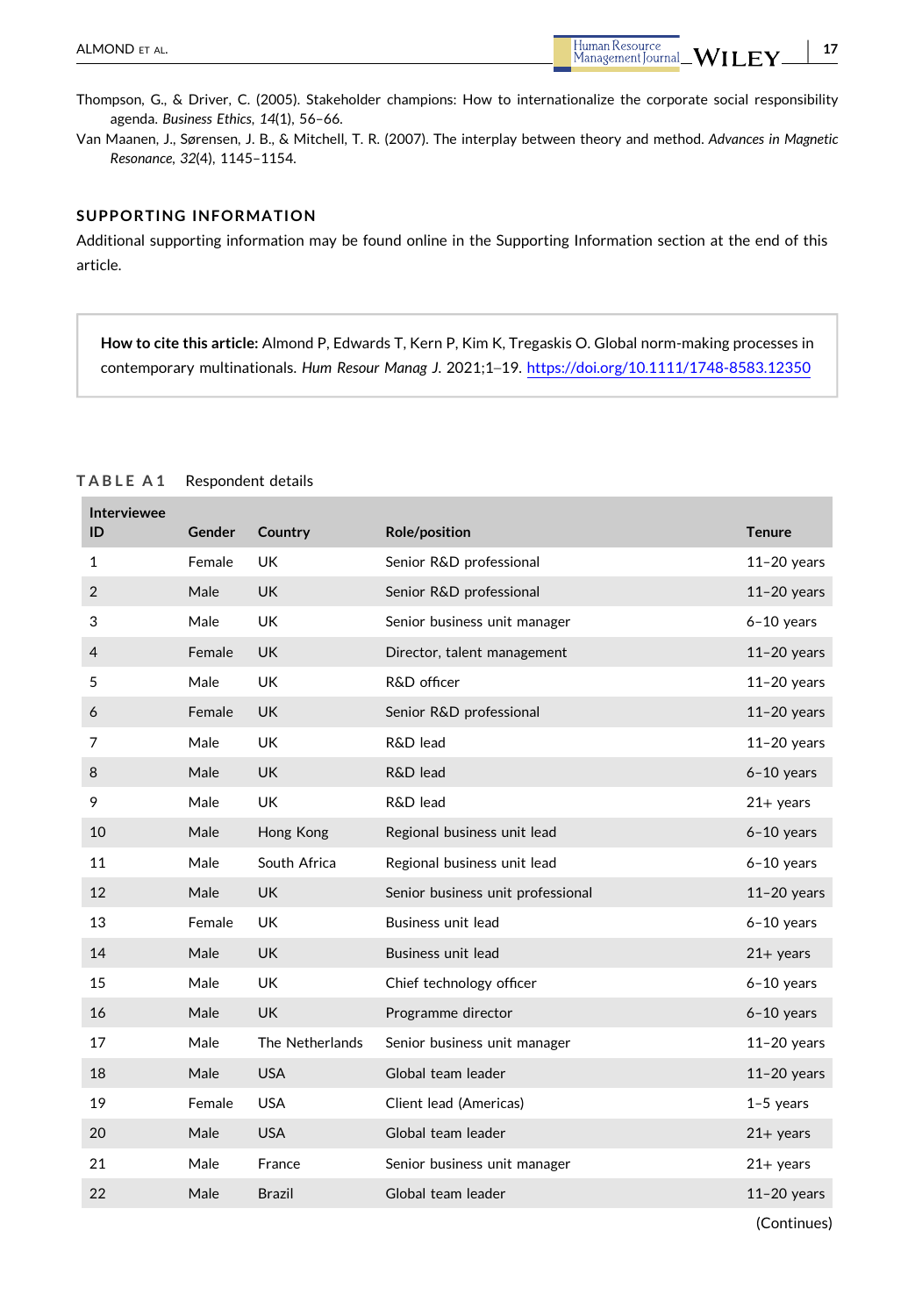п

# **APPENDIX A 1** (Continued)

| <b>Interviewee</b><br>ID | Gender | Country         | <b>Role/position</b>                                                          | <b>Tenure</b> |
|--------------------------|--------|-----------------|-------------------------------------------------------------------------------|---------------|
| 23                       | Male   | Colombia        | Regional project lead within global virtual team                              | $1-5$ years   |
| 24                       | Female | The Netherlands | Senior HR officer                                                             | $11-20$ years |
| 25                       | Male   | USA             | Senior HR officer                                                             | $11-20$ years |
| 26                       | Female | UK              | Regional HR director                                                          | $11-20$ years |
| 27                       | Female | USA             | Senior organisational development manager and<br>global team leader           | $6-10$ years  |
| 28                       | Female | UK              | Senior HR manager and global team leader                                      | $11-20$ years |
| 29                       | Female | USA             | Program manager and global team leader                                        | $21+$ years   |
| 30                       | Male   | UK              | Organisation design consultant                                                | $1-5$ years   |
| 31                       | Male   | UK              | Director of global services                                                   | $1-5$ years   |
| 32                       | Female | Spain           | Regional business unit lead                                                   | $11-20$ years |
| 33                       | Female | Singapore       | Regional manager and global team leader                                       | $11-20$ years |
| 34                       | Female | UK              | HR project manager                                                            | $1-5$ years   |
| 35                       | Male   | UK              | Senior business unit associate                                                | $1-5$ years   |
| 36                       | Male   | UK              | Senior associate, executive board support and<br>strategic account management | $6-10$ years  |
| 37                       | Male   | UK              | Senior business unit manager                                                  | $1-5$ years   |
| 38                       | Male   | UK.             | Senior business unit manager                                                  | $1-5$ years   |
| 39                       | Female | UK              | Director of global mobility                                                   | $21+$ years   |
| 40                       | Male   | <b>UK</b>       | Partner                                                                       | $21+$ years   |
| 41                       | Female | US              | Director of international operations                                          | $6-10$ years  |
| 42                       | Male   | UK              | Senior business unit associate                                                | $1-5$ years   |
| 43                       | Female | UK              | Chief of staff                                                                | $11-20$ years |
| 44                       | Male   | UK.             | Business unit director                                                        | $1-5$ years   |
| 45                       | Female | Spain           | Senior manager in global mobility                                             | $6-10$ years  |
| 46                       | Female | US              | Business unit director                                                        | $11-20$ years |
| 47                       | Male   | UK              | Senior business unit manager                                                  | $6-10$ years  |
| 48                       | Female | Kazakhstan      | HR manager and proactivity champion                                           | $11-20$ years |
| 49                       | Male   | France          | HR manager and proactivity champion                                           | $1-5$ years   |
| 50                       | Male   | Australia       | HR manager and proactivity champion                                           | $11-20$ years |
| 51                       | Female | Malaysia        | Global mobility manager and proactivity champion                              | $11-20$ years |
| 52                       | Male   | China           | Global mobility manager and proactivity champion                              | $11-20$ years |
| 53                       | Male   | Germany         | Senior consultant                                                             | $6-10$ years  |
| 54                       | Female | Singapore       | HR manager and proactivity champion                                           | $6-10$ years  |
| 55                       | Male   | India           | HR manager and proactivity champion                                           | $6-10$ years  |